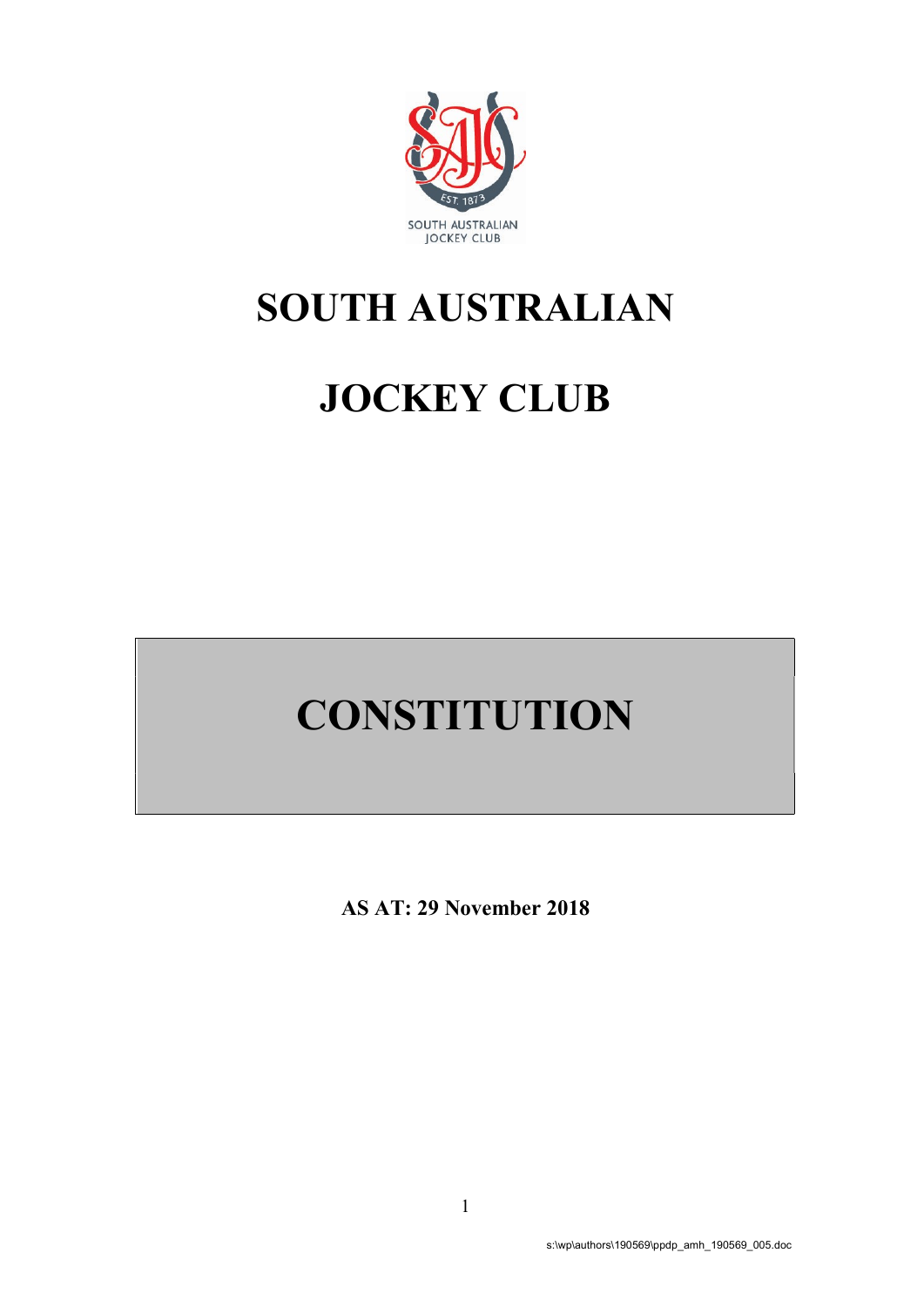# SOUTH AUSTRALIAN JOCKEY CLUB

# RULES

# **INDEX**

Page

| 1.  | <b>NAME</b>                                                  | $\overline{\mathbf{4}}$ |
|-----|--------------------------------------------------------------|-------------------------|
| 2.  | <b>OBJECTS</b>                                               | $\overline{\mathbf{4}}$ |
| 3.  | <b>Powers</b>                                                | 5                       |
| 4.  | Prohibition of distribution to members                       | 5                       |
| 5.  | Membership                                                   | 6                       |
| 6.  | <b>Membership qualifications</b>                             | 7                       |
| 7.  | Nomination for membership                                    | 8                       |
| 8.  | <b>Register of members</b>                                   | 9                       |
| 9.  | <b>Entrance Fee and Subscriptions</b>                        | 9                       |
| 10. | <b>Member's entitlements</b>                                 | 10                      |
| 11. | Member's entitlements are not transferable                   | 10                      |
| 12. | <b>Member's liabilities</b>                                  | 11                      |
| 13. | Resignation                                                  | 11                      |
| 14. | <b>Discipline of members</b>                                 | 11                      |
| 15. | <b>Cessation of membership</b>                               | 12                      |
| 16. | <b>Powers of the Board</b>                                   | 12                      |
| 17. | <b>Constitution and membership</b>                           | 13                      |
| 18. | <b>Election of members of the Board</b>                      | 16                      |
| 19. | Election of Chairman, Vice Chairman and deputy vice chairman | 18                      |
| 20. | <b>Meetings</b>                                              | 18                      |
| 21. | Remuneration, allowances and expenses                        | 20                      |
| 23. | <b>Annual general meetings</b>                               | 21                      |
| 27. | Proceedings at general meetings                              | 23                      |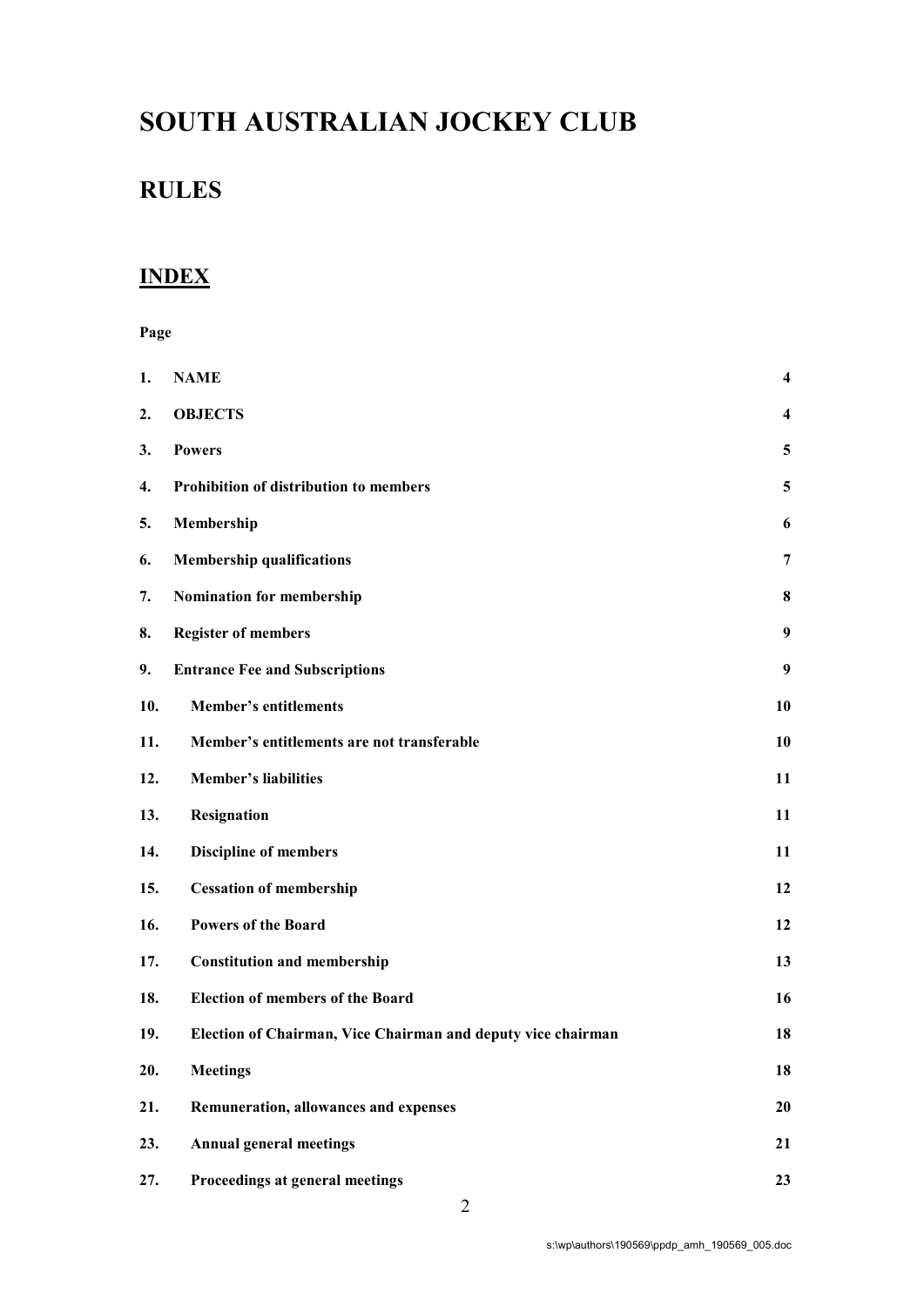| 28. | <b>Chief Executive Officer</b> | 25 |
|-----|--------------------------------|----|
| 31. | <b>Common Seal</b>             | 26 |
| 32. | Indemnity                      | 26 |
| 33. | <b>Liability of officers</b>   | 26 |
| 36. | <b>Glossary</b>                | 27 |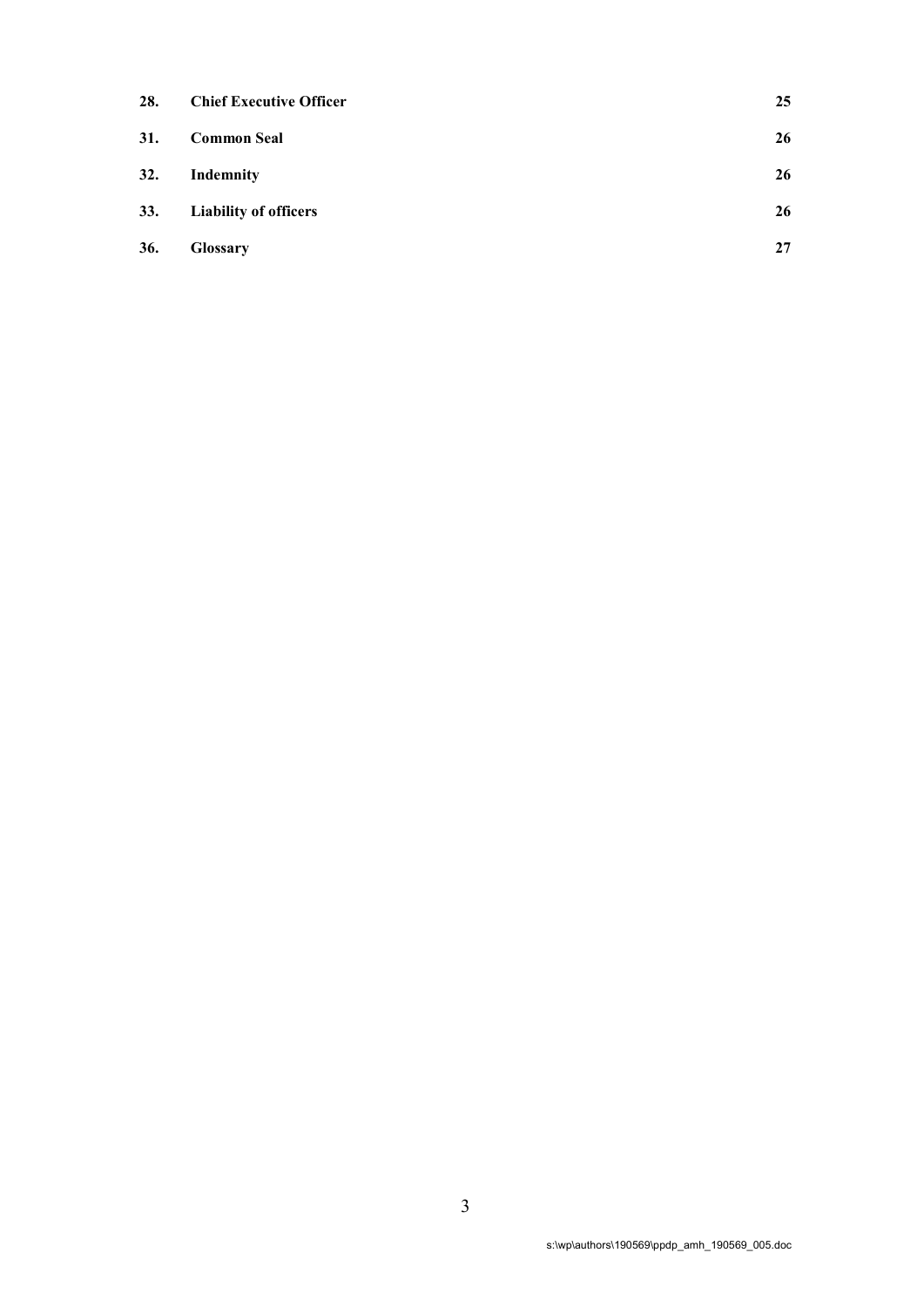# RULES

# OF

# SOUTH AUSTRALIAN JOCKEY CLUB INCORPORATED

# 1. NAME

The name of the Club is South Australian Jockey Club Incorporated.

#### 2. OBJECTS

- The objects of the Club are:
- the promotion of thoroughbred horse racing in South Australia;
- to provide a venue for thoroughbred horse race meetings in South Australia at Morphettville Racecourse and at such other places as the Board of the Club may from time to time authorise.
- To provide facilities for the enjoyment and entertainment of Members of the Club and the public in and through thoroughbred racing and to participate in ancillary activities associated with thoroughbred horse racing, including the provision of gaming facilities and the operation of licensed premises on behalf of Members and the public;
- To participate in discussions to protect and advance the interests of Club Members with Thoroughbred Racing SA Limited regarding the formulation and promulgation of industry policy in the thoroughbred horse racing industry in South Australia;
- To participate in discussions and negotiations with Thoroughbred Racing SA Limited on behalf of Members regarding the annual scheme of distribution of income received from operations at Morphettville Racecourse or such other place or places as the Board may from time to time authorise within the thoroughbred horse racing industry in South Australia.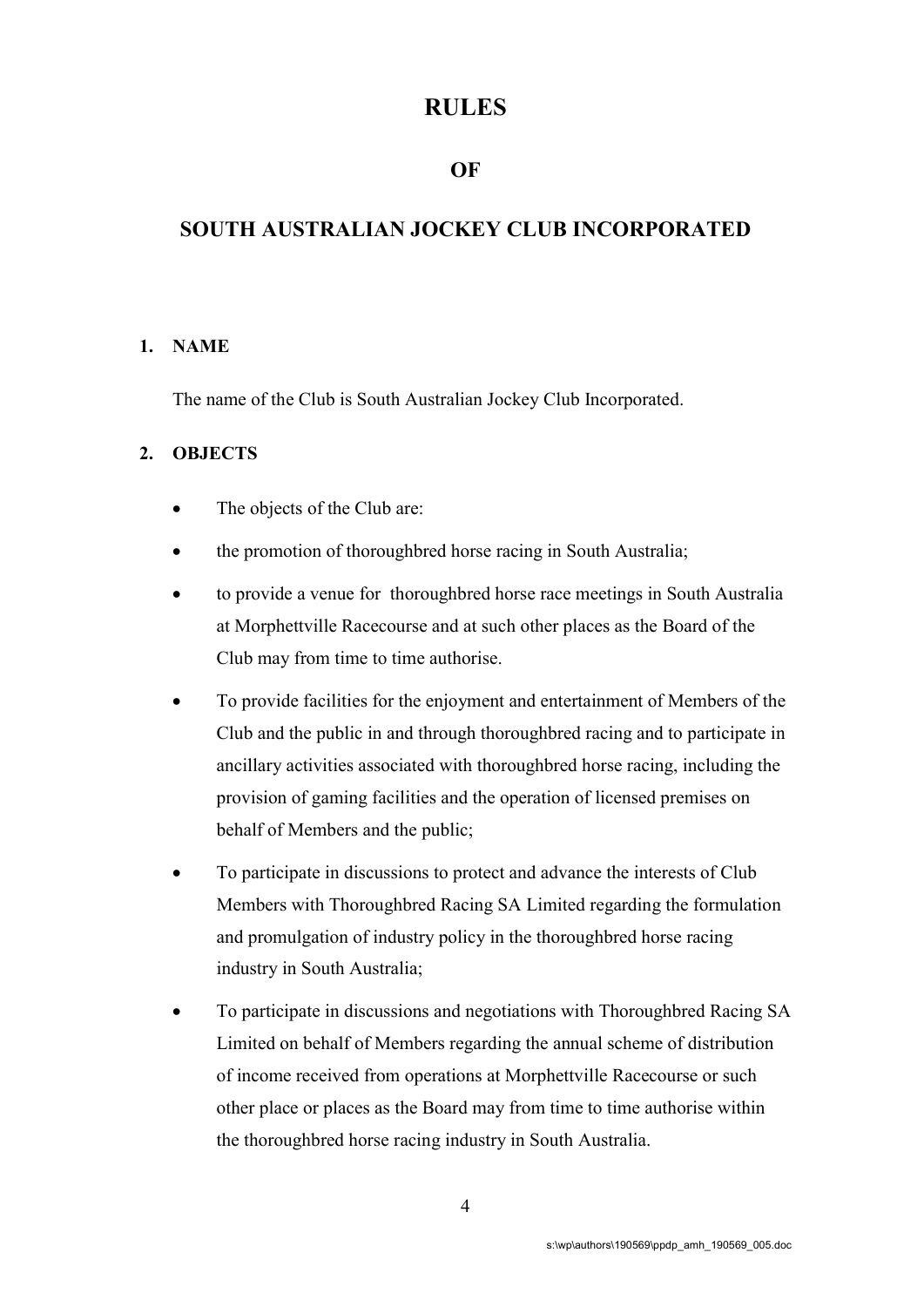# 3. POWERS

The Club may:

- acquire, hold, deal with and dispose of any real or personal property;
- administer any property on trust;
- open and operate bank accounts;
- invest and deal with its money in such manner as the Club shall determine from time to time including in investments that are authorised for a trustee to make pursuant to the Trustee Act 1936 (SA);
- borrow money, with or without security;
- give security for the discharge of liabilities incurred by the Club;
- support and subscribe to any charitable body or public body associated with thoroughbred horse racing;
- affiliate, amalgamate, co-operate and enter into reciprocal arrangements with another club or body having objects similar to those of the Club provided that such other Club or body has objects and powers not inconsistent with the Objects and Powers of the Club stated in Rules 2 and 3 hereof;
- appoint officers and employees on terms and conditions determined by the Board;
- enter into any contract or arrangement which it considers necessary or desirable;
- exercise such other powers as are reasonably necessary for, or in connection with or incidental to the performance exercise or discharge of its functions or objects.

# 4. PROHIBITION OF DISTRIBUTION TO MEMBERS

4.1 The Income and Property of the Club must be used and applied solely to the promotion of its objects and the exercise of its powers.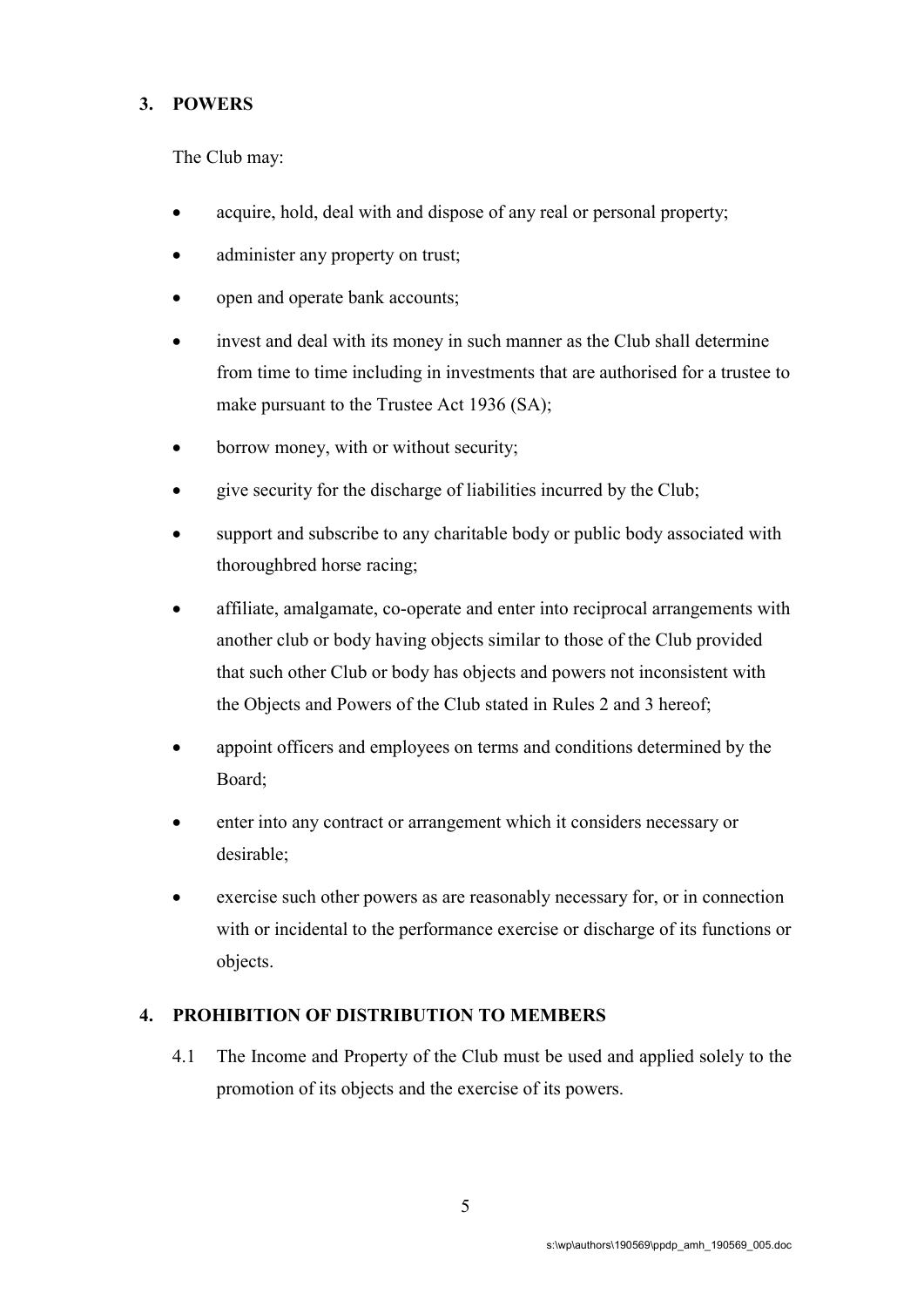- 4.2 No portion of the income or property of the Club may be distributed directly or indirectly to or among the members, former members, or associates of members or former members of the Club.
- 4.3 Nothing in this rule prevents the payment in good faith:
	- of remuneration to any officer or employee of the Club;
	- to any member of the Club or other person for goods or services actually provided to the Club; or
	- to any member of out of pocket expenses, money lent or reasonable and proper charges for the hire of goods, rent for premises or the provision of services by the member.
	- To contractors and sub-contractors for services provided at the request of the Club for the purpose of furthering the objects of the Club as set out in Rule 2.

# 5. MEMBERSHIP

5.1 Categories of membership:

The Club has the following categories of membership:

- Club members;
- Norwood Community Club Inc Members;
- Life members:
- Young SAJC members;
- Senior members;
- Country members;
- Corporate members;
- Winning Owner members
- Trainer members
- 5.2 Subject to these rules, the Board will determine: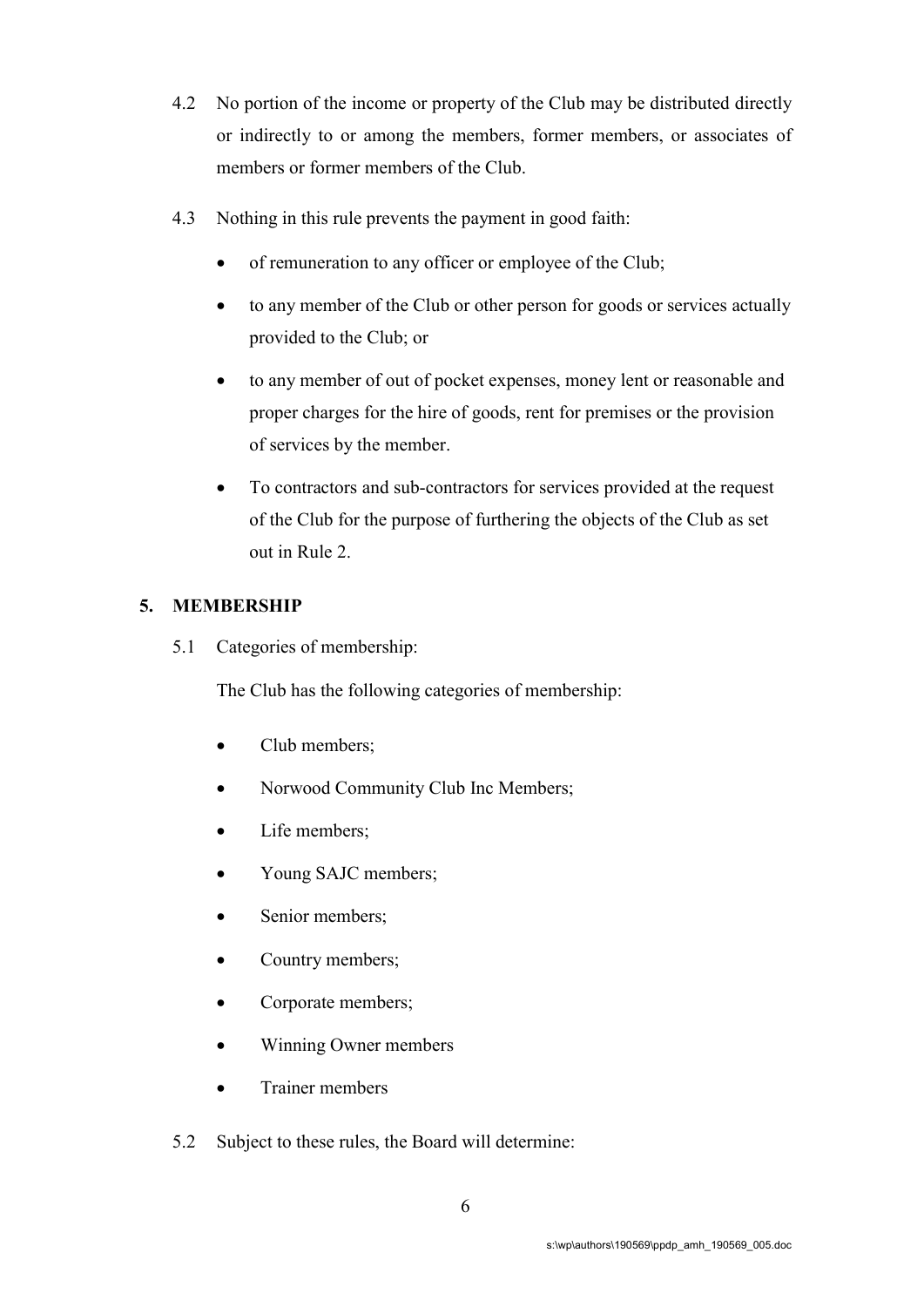- the qualifications for each category of membership;
- the entrance fee and subscriptions payable and the terms of payment for each category of membership;
- the number of members in each category;
- the benefits and privileges attaching to membership of any category;
- the terms and conditions applying to membership of any category;
- requirements of applying for membership, changing the category of membership, entry, election and re-admission to membership.

# 6. MEMBERSHIP QUALIFICATIONS

- 6.1 A candidate for admission to membership of the Club must be:
	- a natural person over the age of 18 years who is neither a professional jockey nor under disqualification concerning any sport; or
	- a body corporate.
- 6.2 A person can be admitted as a Life Member only if:
	- the admission is recommended by the Board;
	- the admission is approved by a general meeting of the Club, and
	- the person has rendered valuable service to the Club, or been a member of the Club for more than 50 years or on written application to the Board verifies that they have been a member of the Club for more than 40 years and provide evidence of their active involvement in thoroughbred racing for that period.
- 6.3 A person can be admitted and continue to be a Young SAJC member only if the candidate or member is not 30 years old on 1 August in the year of admission to or renewal of membership. Any Young SAJC member admitted to be a Young SAJC Member prior to 30 November 2012 will be entitled to remain a Young SAJC member until they reach the age of 35 years.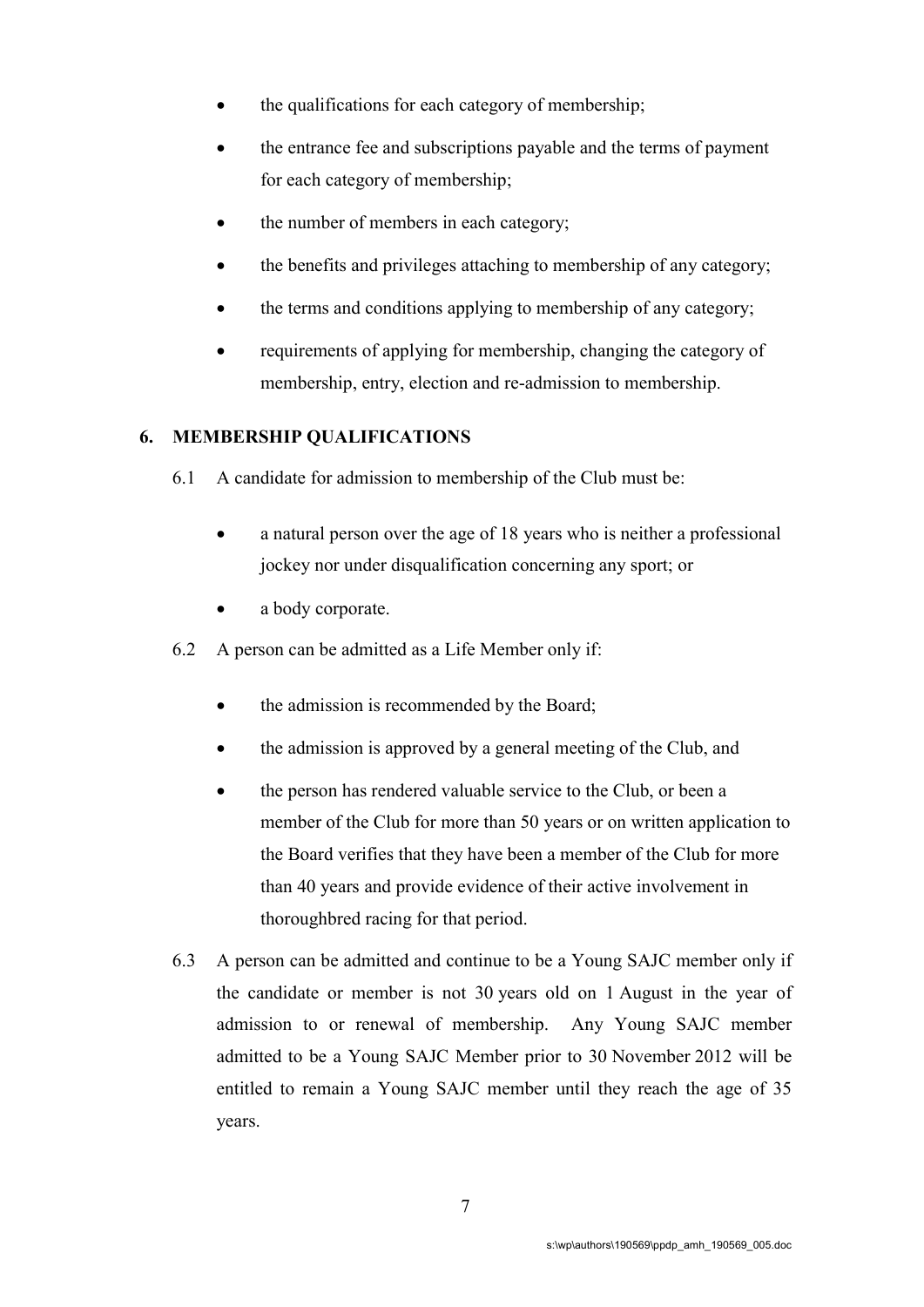- After a young SAJC member becomes 30 years old, the member can on payment of the current entrance fee for a Club member, without further application, continue membership as a Club member.
- 6.4 A person can be admitted or change the category of membership to be a Senior member only if the candidate or member is over the age of 70 years on 1 August in the year of the admission to or renewal of membership.
- 6.5 A person can be admitted and continue or change the category of membership to be a Country member only if the candidate's or member's only place of residence in South Australia is beyond a radius of 100 kilometres from the Morphettville Racecourse on 1 August in the year of the admission to or renewal of membership.
- 6.6 A person can only be admitted to the SAJC membership as a Norwood Community Club Inc Member if that person was a full financial member of the Norwood Community Club Inc as at 1st April 2004.

#### 7. NOMINATION FOR MEMBERSHIP

- 7.1 A nomination of a candidate for membership of the Club must be:
	- in writing;
	- signed by the candidate; and
	- received by the Chief Executive Officer.
- 7.2 The Board must decide by a majority:-
	- to accept or reject the nomination;
	- the category of membership of the candidate.
- 7.2A A person whose nomination for membership is rejected by a majority of the Board is entitled to make a personal representation (with or without representation by a lawyer or some other person) to the Board in support of her or his nomination. Having heard that representation the Board may in its absolute discretion confirm or reverse its original decision to reject the nomination and is not obliged to give reasons for such decision.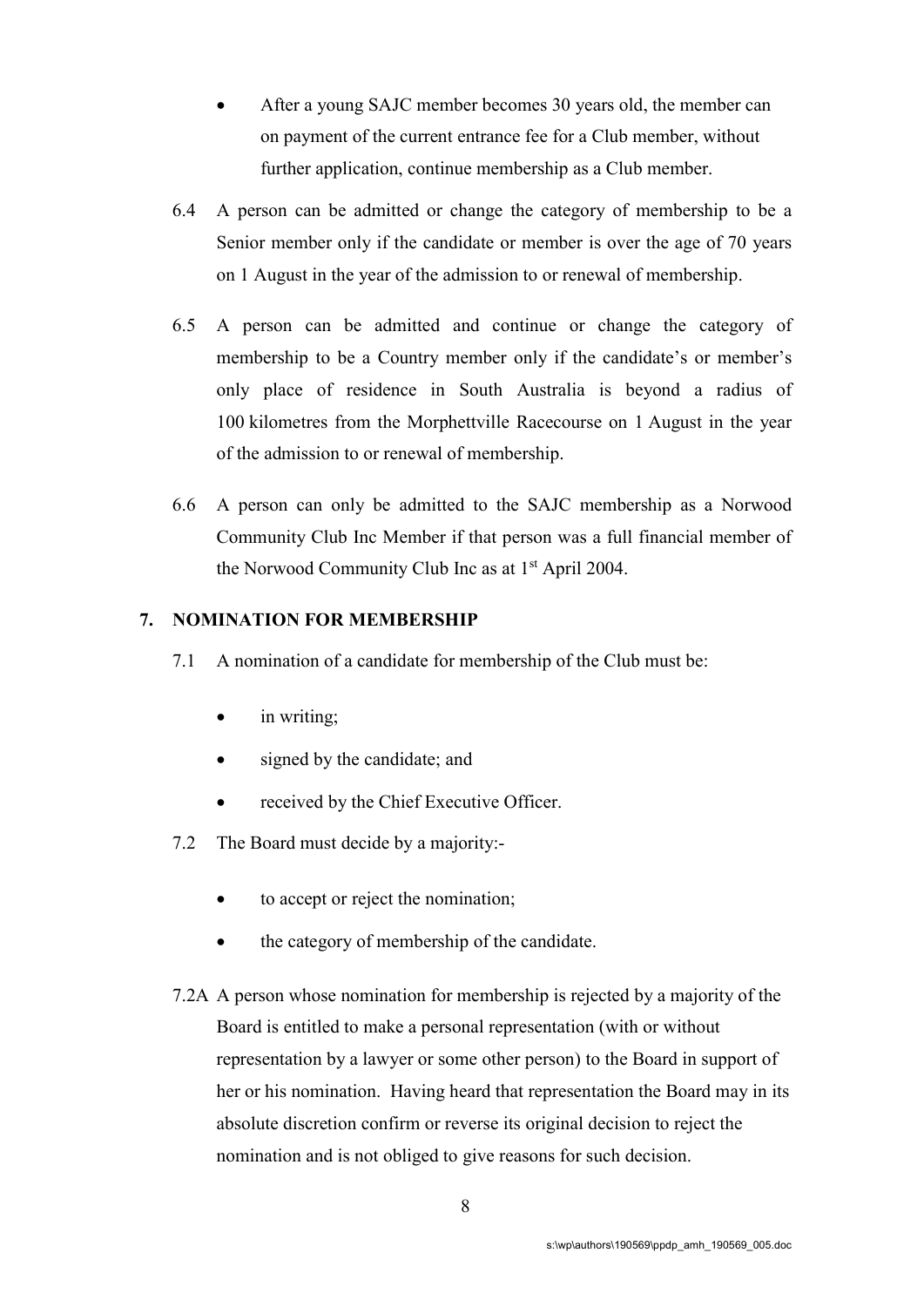- 7.3 The Chief Executive Officer must notify the candidate of any decision of the Board made pursuant to Rule 7.2 and/or Rule 7.2A.
- 7.4 A successful candidate in respect of the category of membership determined by the Board pursuant to Rule 7.2 becomes a Provisional member in respect of that category when the entrance fee (if any) and the annual subscription fee is either paid, or if payment of the annual subscription fee is by periodic payments, upon the payment by the candidate of the initial instalment of the annual subscription fee.
- 7.5 Subject to the Provisional member having complied with the provisions of these Rules, a Provisional member of the category of membership determined by the Board becomes a full member on the first anniversary of being admitted to Provisional membership of the Club.
- 7.6 The provision of Rules 7.4 and 7.5 in respect of Provisional membership do not apply to a full member who transfers from one form of membership to another.

## 8. REGISTER OF MEMBERS

8.1 The Chief Executive Officer must keep a register of members which register shall include the date and category of membership to which the Member was first admitted.

# 9. ENTRANCE FEE AND SUBSCRIPTIONS

- 9.1 The entrance fee (if any) and the annual subscriptions for each category of membership will be fixed by the Board.
- 9.2 A Life Member is not required to pay an annual subscription fee.
- 9.3 All annual subscriptions are due and payable on 1 August in any year except for members paying the annual subscription fee by periodic payment, in which case the annual subscription fee is due and payable in accordance with the terms determined by the Board.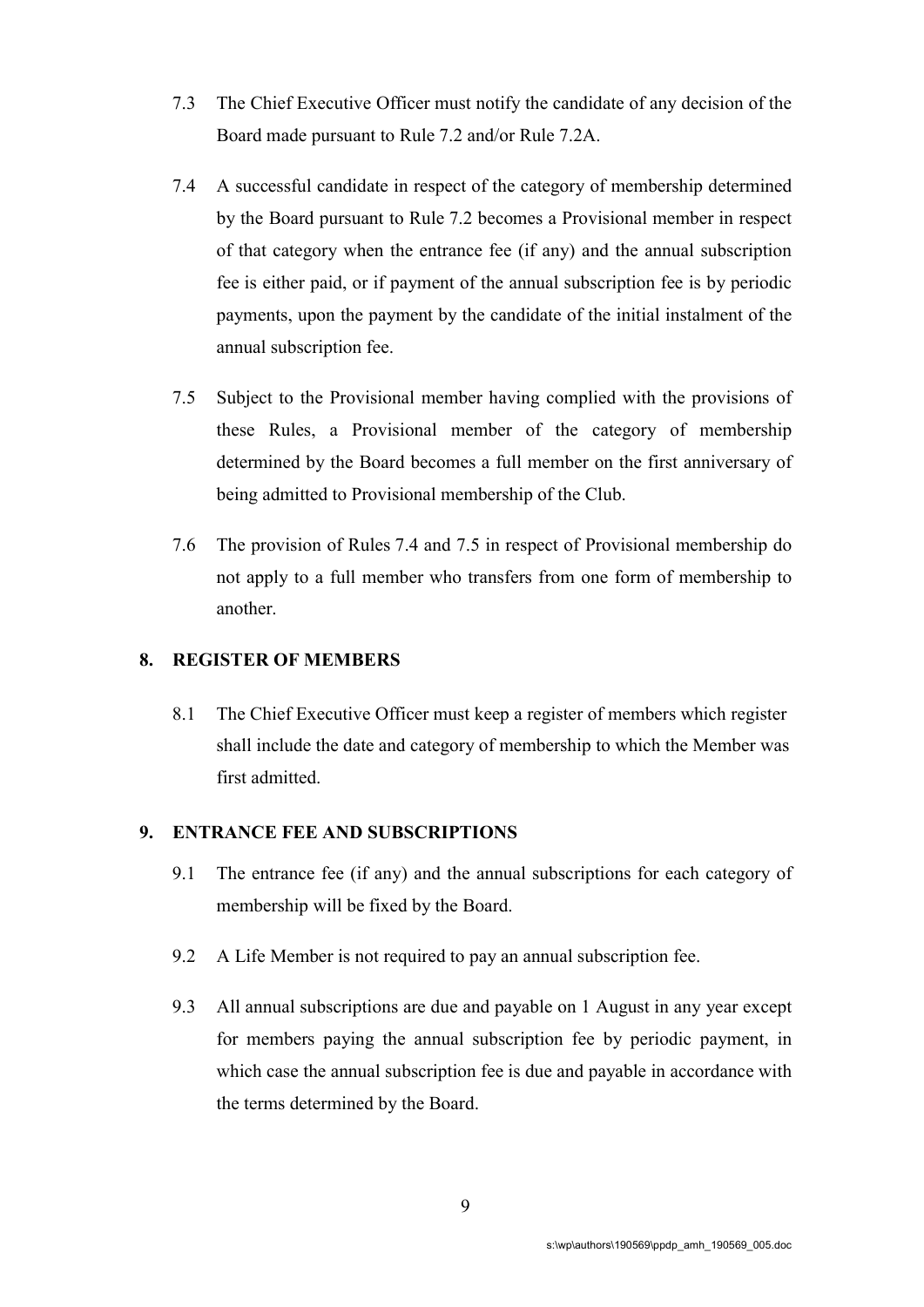9.4 The Board may in its discretion on the application of a Member, exempt any member from the payment of the annual subscription for any financial year or any part of it upon such terms and conditions as the Board may determine and allow the member to remain a member for the time specified in the resolution.

# 10. MEMBER'S ENTITLEMENTS

- 10.1 A member is entitled, on payment of either the annual subscription, or if the member is paying the annual subscription fee by periodic payment, upon receipt of the initial instalment of the annual subscription fee, and such other form of identification as the Board in its absolute discretion may from time to time decide, to be issued with a member's medallion and/or membership swipe card which allows admission:
	- to the racecourses at which the Club conducts race meetings and the areas at those racecourses set aside for members;
	- to the members' car parks at the racecourses.
- 10.2 Each member is entitled, on payment of an additional fee that the Board may fix to be issued with up to 2 transferable visitor's tickets.
- 10.3 Each corporate member is entitled on payment of an additional fee that the Board may fix to be issued with transferable visitor's tickets.
- 10.4 The bearer of a transferable visitor's ticket is allowed admission to those parts of the areas set aside for members as the Board decides.

## 11. MEMBER'S ENTITLEMENTS ARE NOT TRANSFERABLE

Except as provided by these Rules or a by-law made in accordance with a decision of the Board pursuant to Rule 5.2 or Rule 16.3, a right, privilege or obligation of a member because of being a member of the Club:-

- is not able to be transferred or transmitted; and
- terminates on the cessation of membership.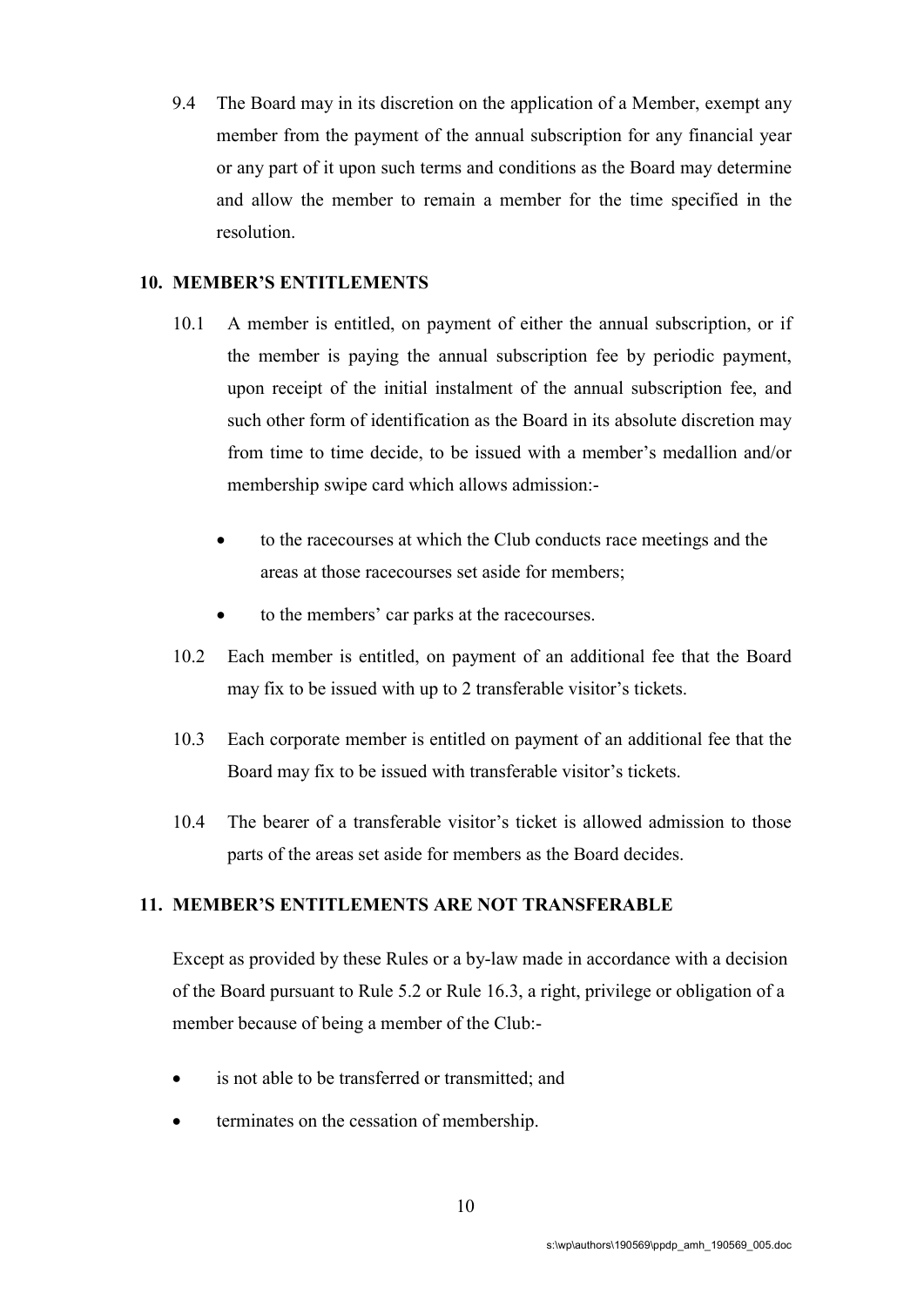# 12. MEMBER'S LIABILITIES

12.1 Except as otherwise provided by law, a member is not liable to contribute to the payment of the debts and liabilities of the Club or the costs charges and expenses in winding up of the Club.

# 13. RESIGNATION

13.1 If a member has paid all monies due by the member to the Club, the member may resign from membership of the Club by giving written notice of resignation to the Chief Executive Officer.

#### 14. DISCIPLINE OF MEMBERS

- 14.1 The Board may discipline a member by:-
	- reprimanding, suspending or expelling the member; or
	- warning the member that suspension, expulsion may result if the member continues to act in the specified manner of which the Board disapproves.
- 14.2 If a motion is proposed at a meeting of the Board for the disciplining of a member, the Chairman must first put a motion that the member be called upon to explain the conduct complained of.
- 14.3 If that motion is carried, the motion for the disciplining of the member must be adjourned to a meeting to be held not less than fourteen days later.
- 14.4 The member named in the motion must be given notice:-
	- of the conduct complained of; and
	- that oral or written evidence or arguments may be given to the Board at a meeting on a given date.
- 14.5 At the later meeting, the Board must:
	- give the member the opportunity to be heard; and
	- consider any written document presented to it.
- 14.6 The Board may then determine:-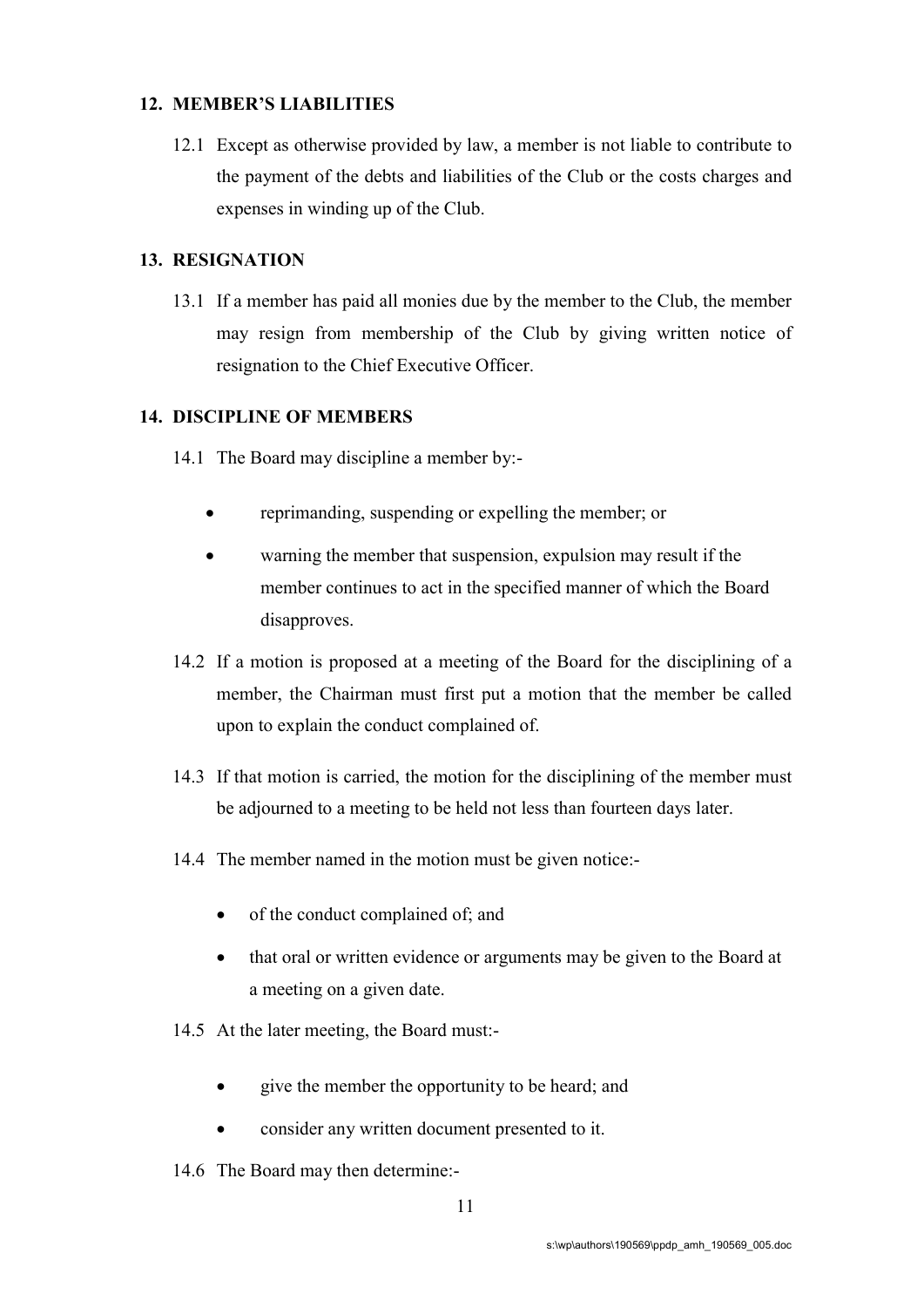- whether to discipline the member; and
- whether the penalty should be a reprimand, suspension or expulsion.

#### 15. CESSATION OF MEMBERSHIP

- 15.1 A member ceases to be a member of the Club if the member:
	- being a natural person; dies
	- being a body corporate becomes an externally administered body corporate as defined in the Corporations Act 2001 (Cth);
	- becomes a professional jockey;
	- becomes a disqualified person under the Australian Rules of Racing;
	- is disqualified from competing in any sport under the rules of administration of that sport;
	- ceases to be eligible to be a member under a particular category of membership and does not change the category of membership before the next 1 August;
	- does not pay the annual subscription fee before 31 December in any year except members paying the annual subscription fee by periodic payment;
	- is paying the annual subscription fee by periodic payment and a payment is more than two (2) calendar months overdue;
	- resigns from membership; or
	- is expelled from the Club.

On the cessation of membership, the member forfeits all right or claim to the property or affairs of the Club.

#### THE BOARD

#### 16. POWERS OF THE BOARD

16.1 Subject to any resolution passed at a general meeting of the Club, the Board:-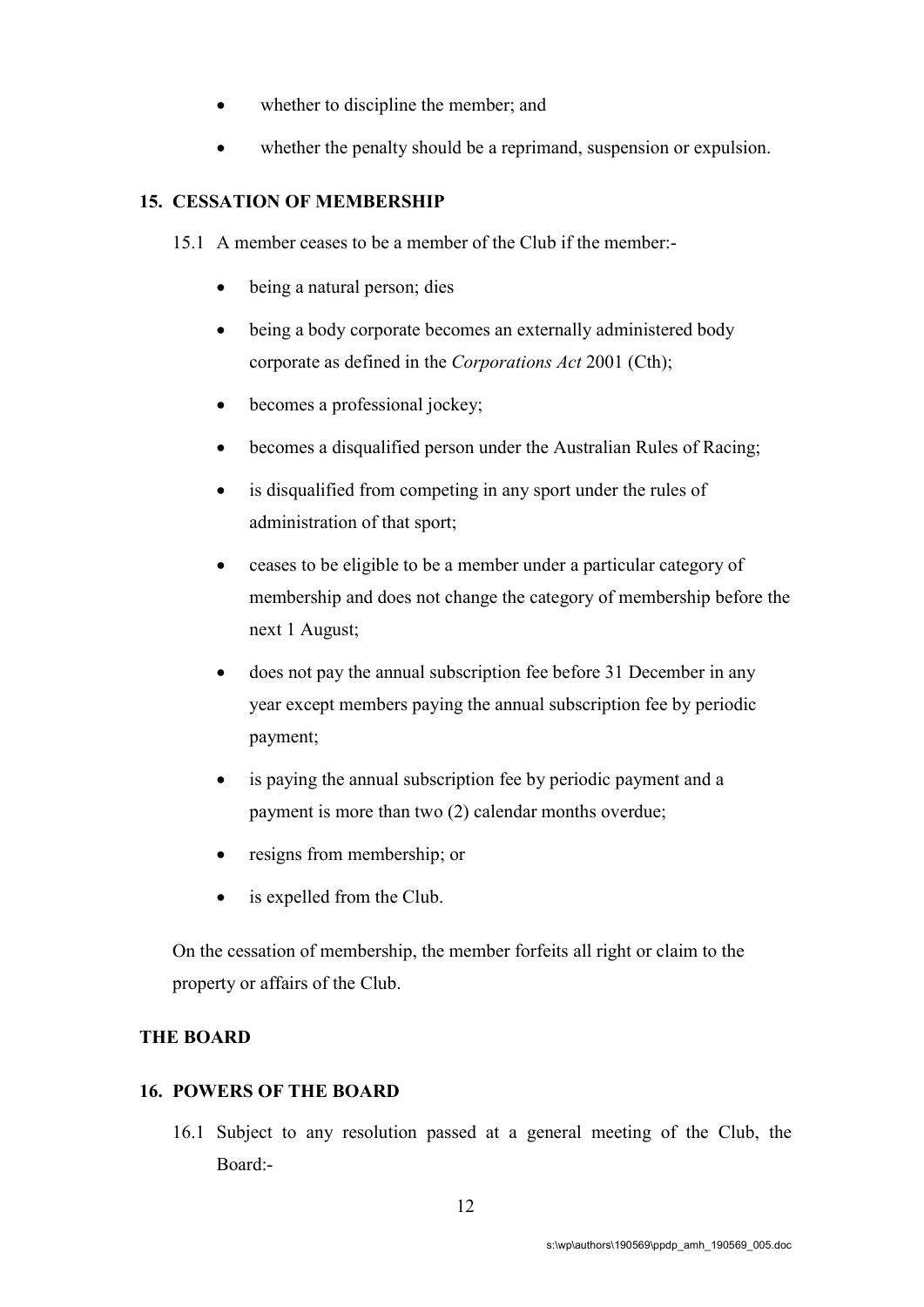- will control and manage the affairs of the Club, and
- may exercise all the powers of the Club other than those that are required to be exercised by a general meeting of the Club.
- 16.2 The Board may appoint sub-boards and delegate any powers to them.
- 16.3 The Board may make by-laws not inconsistent with these rules for the better management of the affairs of the Club.
- 16.4 The Board has the authority to interpret the meaning of these rules and any matter concerning the Club on which these rules are silent.
- 16.5 The Board shall adopt and keep in force, and may from time to time amend, a "Code of Conduct" by which all Members of the Board for the time being are and shall be bound. Any breach of that Code by a Board Member may be dealt with by the Board by applying the disciplinary provisions of Rule 14 of these Rules. A copy of the Code, as amended and in force from time to time, shall be provided by the Chief Executive Officer to each Board Member upon election or appointment to the Board and at any subsequent time when that document is amended.

#### 17. CONSTITUTION AND MEMBERSHIP

- 17.1 The Board shall consist of a minimum of seven (7) members and a maximum of nine (9).
- 17.2 Each member of the Board shall be elected for a three (3) year term.
- 17.3 A member of the Board must retire from office at the third annual general meeting after the member was elected.
- 17.4 A retiring member of the Board is eligible to stand for re-election.
- 17.5 A candidate for election or appointment to the Board must be a Club, Life, Young SAJC, Senior or Country Member and, as and when requested by the Chief Executive Officer, must submit and supply all such documentation and information as is required to obtain the necessary approvals as a Board Member under the Liquor Licensing Act, 1997 (as amended) and/or the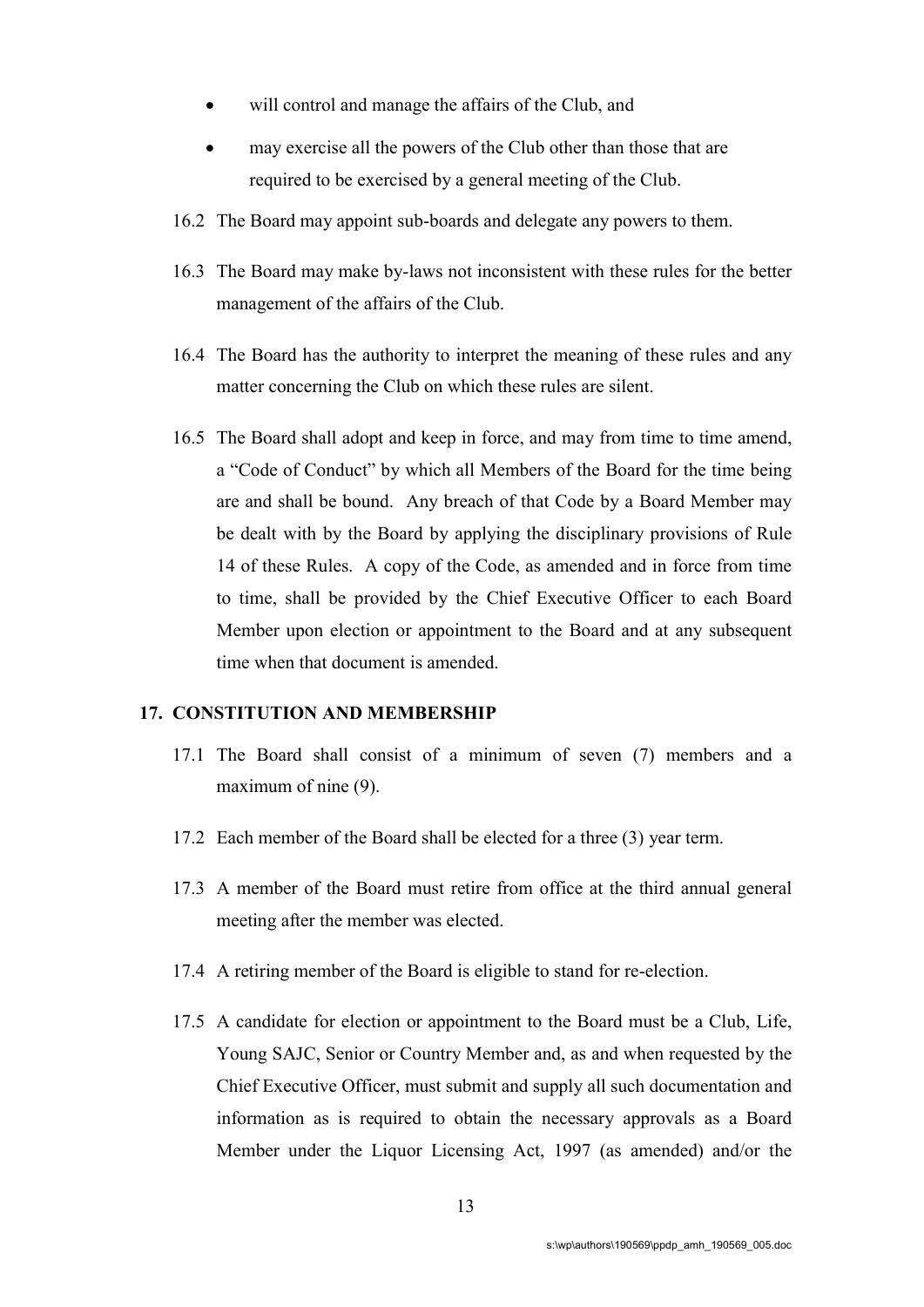Gaming Machines Act, 1992 (as amended) and by the Independent Gambling Authority.

- 17.6 The following persons are not eligible for election or appointment as a Member of the Board:
	- a Stipendiary Steward
	- any person who currently holds a licence pursuant to the Australian and/or Local Rules of Racing and designated as a Licensed Trainer, Permit to Train and Owner/Trainer;
	- any person who currently holds a licence or registration pursuant to the Australian and/or Local Rules of Racing as a Horse Strapper or Stable Hand;
	- a Provisional Member of the Club;
	- any person or Member who has been or is convicted of an offence involving fraud or dishonesty punishable on conviction by imprisonment for a period of not less than 3 months or of any other offence punishable by conviction by imprisonment for a period of not less than 12 months;
	- any person or Member who has had or has any necessary approval under the Liquor Licensing Act and/or Gaming Machines Act or any other similar prevailing act refused, suspended or revoked;
	- any person or Member who has been or is disqualified or suspended from managing a Corporation pursuant to Part 2D.6 of the Corporations Act 2001 or any other similar prevailing Act;
	- any person or Member who has been or is prohibited from being a Member of a Committee or Board of an Association pursuant to the Associations Incorporations Act 1985 or any other prevailing Act;
	- any person or member who is an undischarged Bankrupt;
	- any person or Member who is currently employed by the South Australian Jockey Club, Thoroughbred Racing SA Pty Ltd and/or any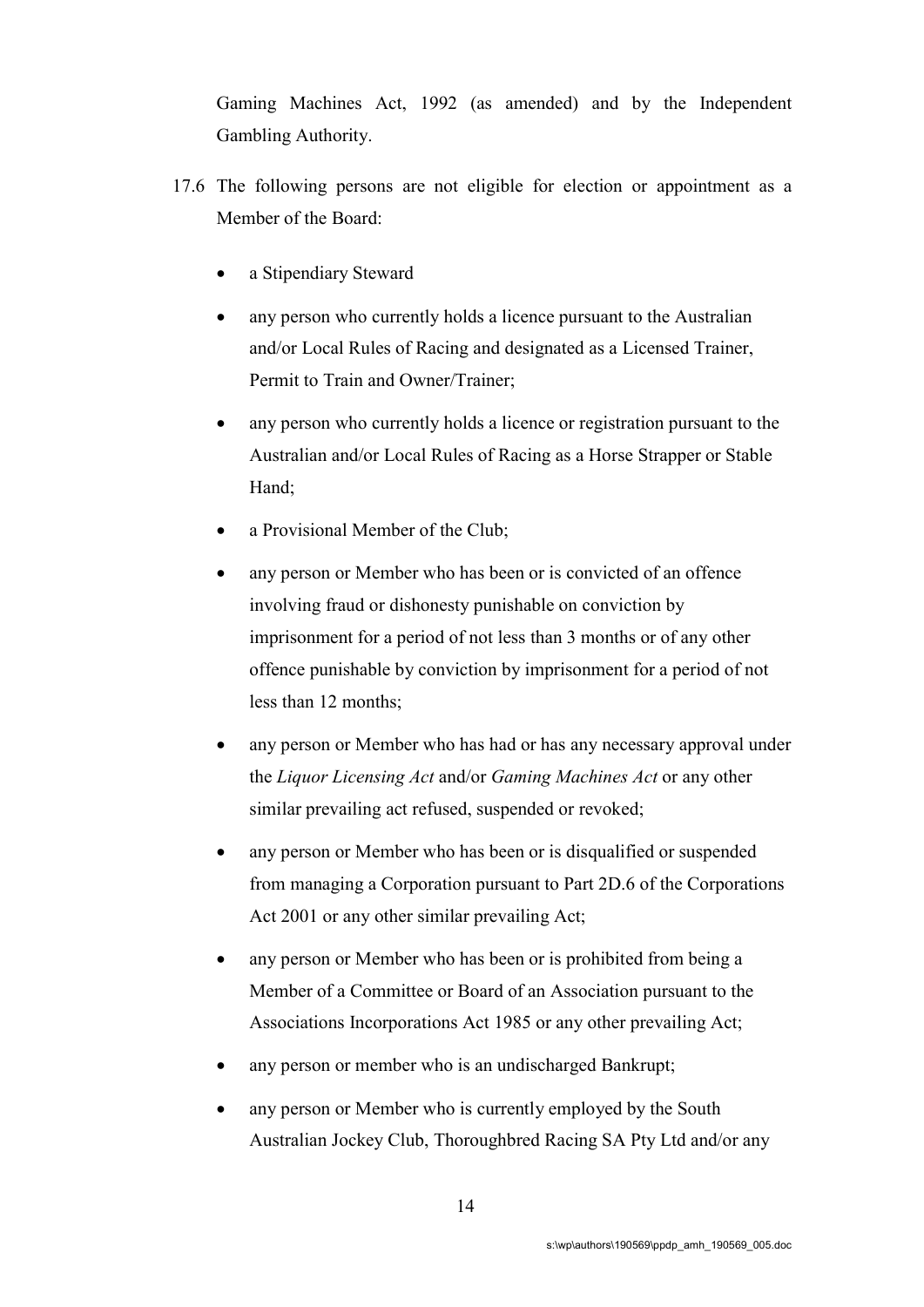incorporated Racing Club which is a member of Country Racing SA; and

- any person who is currently a Director or Committee person of Thoroughbred Racing SA Pty Ltd and any registered or incorporated Racing Club which is a member of Country Racing SA.
- 17.7 The office of a member of the Board becomes vacant if the member:
	- dies;
	- ceases to be a member;
	- completes a term of office;
	- does not attend three or more consecutive meetings of the Board without leave of absence from the Board, or
	- is totally incapacitated from performing the duties of a Board member for three (3) months;
	- resigns by notice in writing to the Club;
	- is convicted of an offence involving fraud or dishonesty punishable on conviction by imprisonment for a period of not less than three months or of any other offence punishable on conviction by imprisonment for a period of not less than twelve months;
	- has any necessary approval under the aforesaid Liquor Licensing Act and/or Gaming machines Act refused, suspended or revoked;
	- the Member is suspended or disqualified from managing a corporation pursuant to Part 2D.6 of the Corporations Act 2001;
	- the Member is prohibited from being a member of a committee of an association pursuant to the Associations Incorporation Act 1985.
- 17.8 When the office of a member of the Board becomes vacant before the end of the term for which the member was elected, a casual vacancy occurs.
- 17.9 The Board may appoint a member to fill a casual vacancy. A member appointed to fill a casual vacancy will hold office until the next annual general meeting at which time the member may stand for election.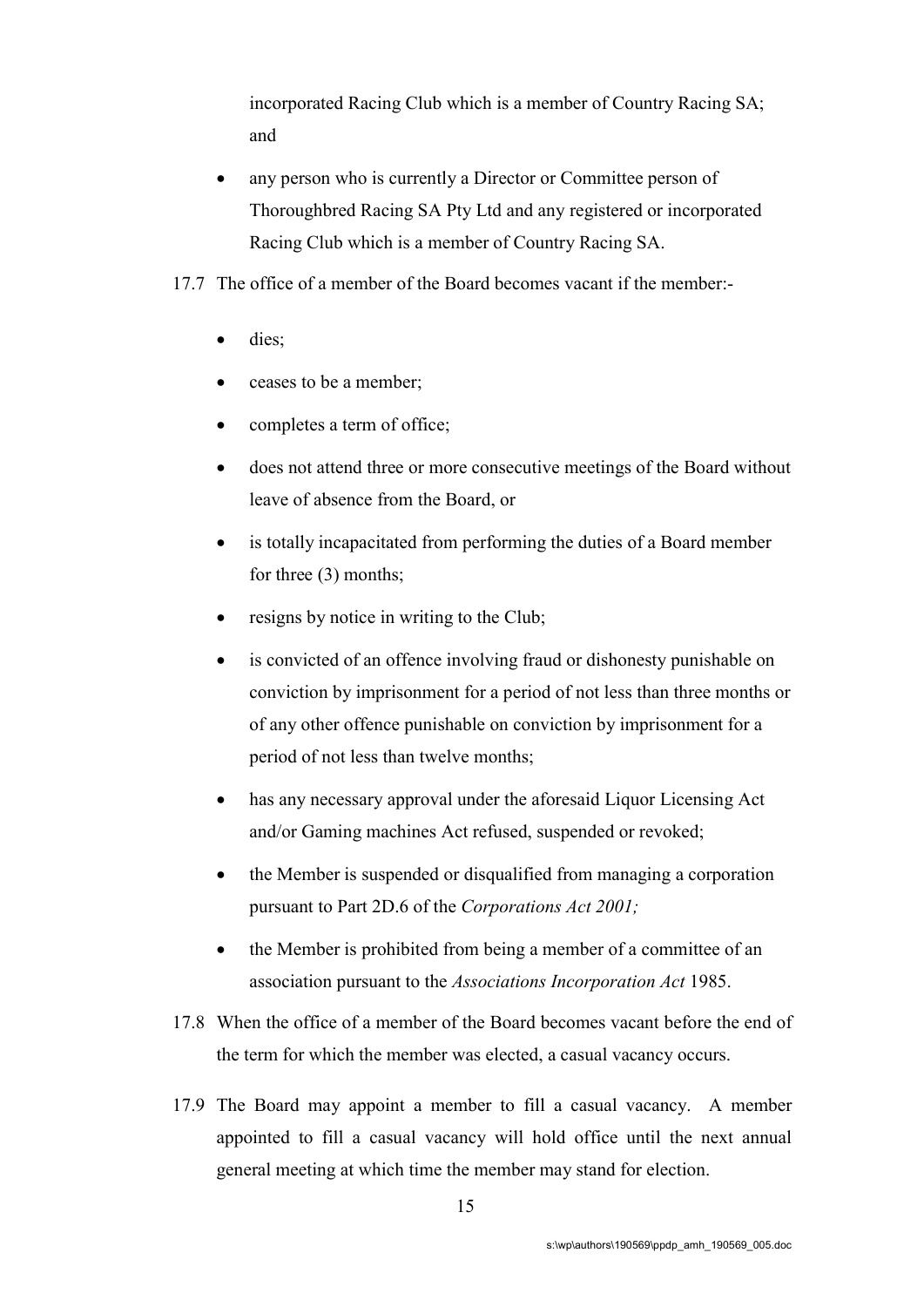17.10No appointment to any vacant position on the Board shall become effective, nor shall the candidate exercise any authority as a member of the Board, unless and until the candidate has obtained any and all approvals required in that regard under the aforesaid Liquor Licensing Act and/or Gaming Machines Act and is approved by the Independent Gambling Authority.

# 18. ELECTION OF MEMBERS OF THE BOARD

- 18.1 For the annual election of members of the Board, the Board must:
	- appoint three members as returning officers for the election, and
	- set a date and time up to when nominations of candidates for election to the Board may be received, such date being at least 28 days before the general meeting at which the election is to be held.
- 18.2 The returning officers must not be candidates at the election.
- 18.3 All nominations, including a retiring member of the Board who wishes to stand for re-election, must be:
	- in writing;
	- signed by any two Club, Life, Young SAJC, Senior or Country Members;
	- signed by the candidate, and
	- received by the Club before the time stated in the notice calling for nominations.
- 18.4 Deleted.
- 18.5 A retiring member of the Board remains a member of the Board until the end of his or her term.
- 18.6 If the number of candidates equals the number of vacancies to be filled, the Chairman of the general meeting must declare the candidates elected.
- 18.7 A nomination may be withdrawn by the candidate at any time before the beginning of the general meeting.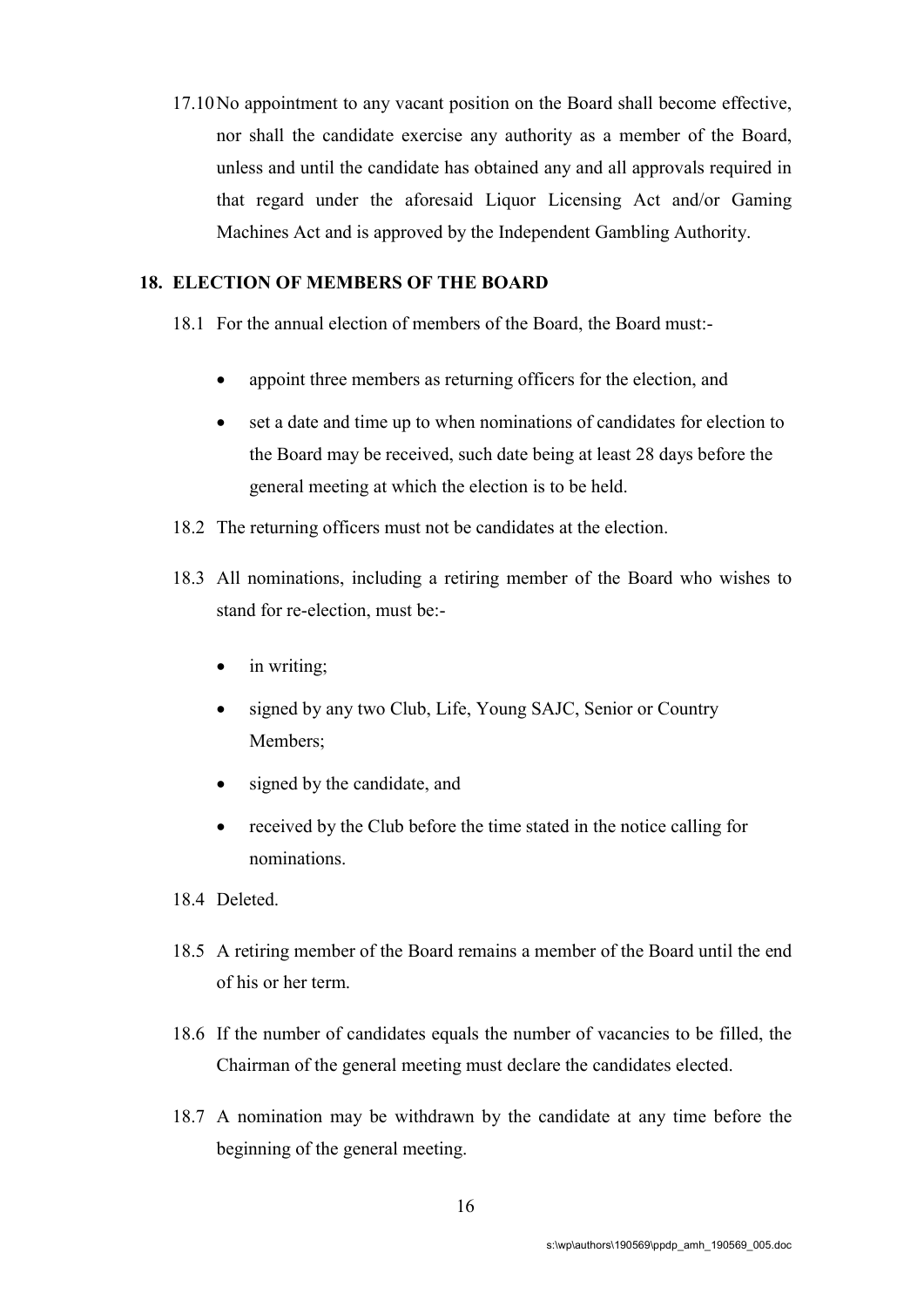- 18.8 If the number of candidates nominated is more than the number of vacancies to be filled, the election of members to the Board must be conducted by a ballot of eligible members.
- 18.8A A member is eligible to vote in the ballot if that person is not a Provisional member on the date that the ballot papers are sent out.
- 18.8B The Chief Executive Officer must maintain a record of the Members of the Club who are entitled to vote at an election.
- 18.9 The Chief Executive Officer must:
	- prepare a memorandum explaining the voting procedure and how to complete the ballot paper and the ballot paper listing the candidates, and
	- send the memorandum and ballot paper to each eligible member by post or any other electronic means at least 14 days before the general meeting at which the election is held.

The order of candidates on the ballot paper must be decided by lot.

To vote, the member must write a X on the ballot paper in the square opposite the name of each candidate for whom the member wishes to vote. The member must vote for no more and no less than the required number of candidates.

For a member's vote to be counted in the ballot, the properly completed ballot paper must be received by the returning officers by no later than 4.00pm of the day before the general meeting at which the election is held.

The returning officers must count the votes received by each candidate and report the results to the general meeting.

The candidates who receive the greatest number of votes will be declared elected by the Chairman of the meeting.

If the votes are tied, the Chairman if not a candidate, has a casting vote. If the Chairman is a candidate, the position of the chair is to be vacated at a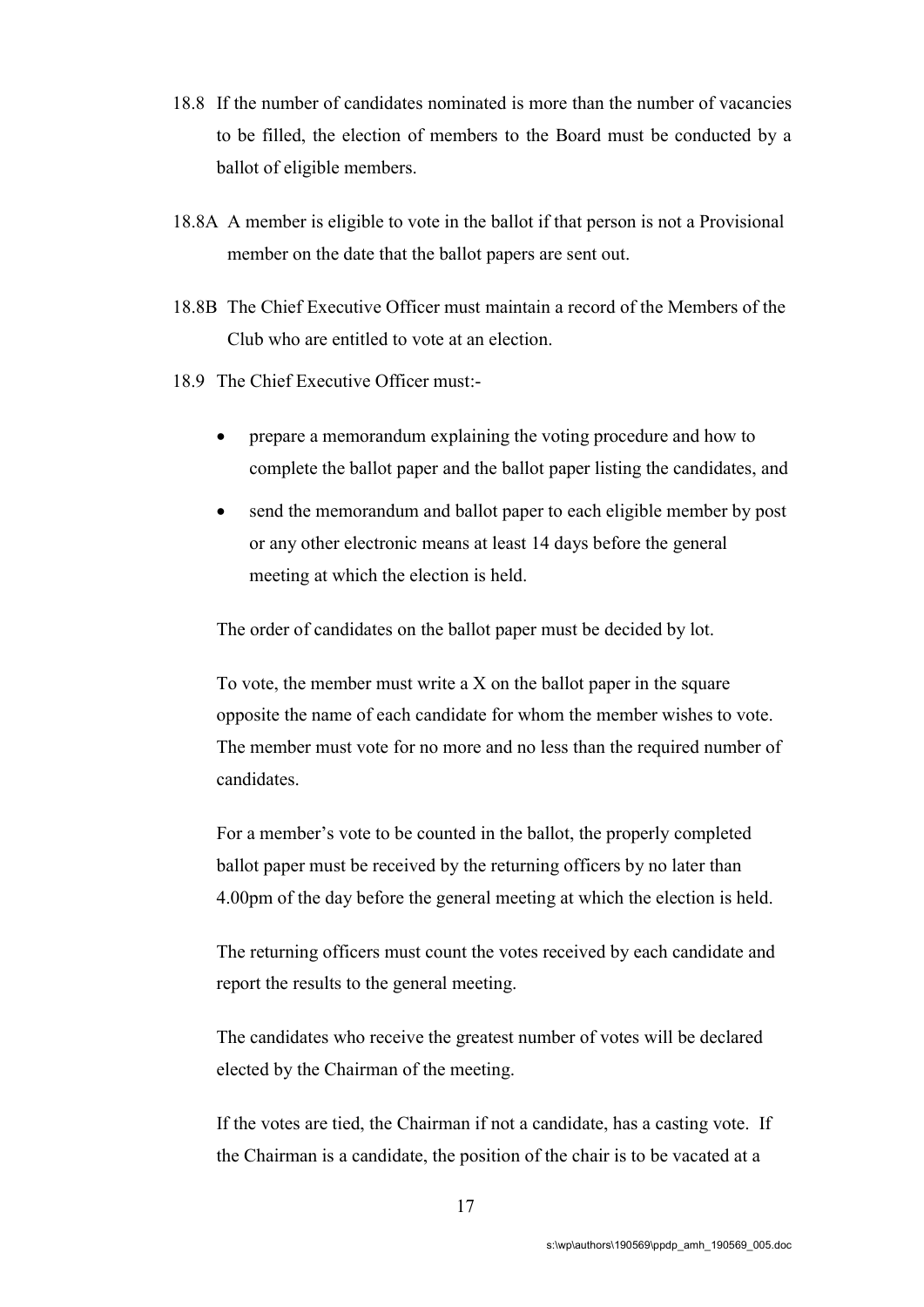convenient time during the meeting and the meeting will elect another person to exercise the casting vote.

A decision of the majority of the returning officers on any matter concerning the elections is final and no appeal may be brought from that decision.

18.10If as a result of a lack of nominations, the withdrawal of a nomination or the death of a candidate, the number of members on the Board would otherwise be less than nine (9) the Board must fill the vacancy where the vacancy will result in the number of members falling below seven (7) and otherwise may fill it.

# 19. ELECTION OF CHAIRMAN, VICE CHAIRMAN AND DEPUTY VICE **CHAIRMAN**

- 19.1 At the first meeting of the Board held after each annual general meeting, the Board must elect a Chairman and a Vice Chairman and a Deputy Vice Chairman who will hold office until their successors are elected. Any retired Chairman will be ineligible for re-election for a period of 4 years.
- 19.2 Any election shall be by secret ballot if called for by any member of the Board.
- 19.3 If votes for a position are tied, the elections will be decided by drawing of lots among the tied candidates.
- 19.4 In the event of a tie, a vote will be held at the commencement of each subsequent Board meeting until the tie is broken. Until the tie is broken, the candidate selected pursuant to clause 19.3 by ballot will continue to hold office.

### 20. MEETINGS

- 20.1 The Board must meet at least every two months.
- 20.2 A meeting of the Board must be called by the Chief Executive Officer if a member of the Board in writing requests one.
- 20.3 Five members of the Board are a quorum and no business may be conducted at a meeting of the Board unless a quorum is present.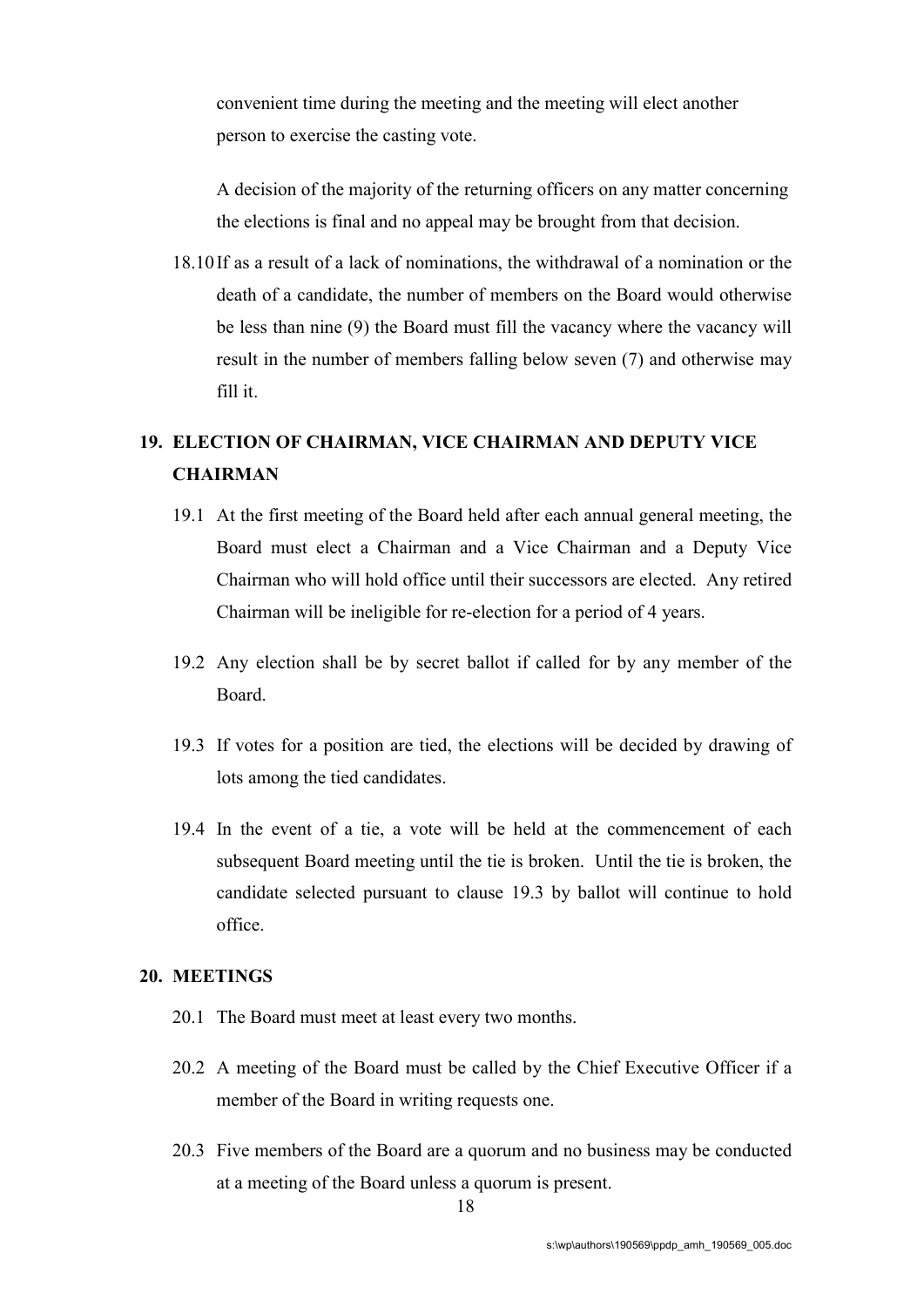- 20.4 The Chairman will preside at each meeting of the Board and in the absence of the Chairman, the Vice Chairman will preside. If neither the Chairman nor the Vice Chairman is present, the Deputy Vice Chairman shall preside or in the absence of the Deputy Vice Chairman the members of the Board at the meeting will decide who of them will preside.
- 20.5 A decision carried by a majority of votes of the members of the Board at a meeting is a decision of the Board.
- 20.6 Each member of the Board is entitled to one vote on a matter arising for a decision by the Board and the person presiding at the meeting has a casting vote.
- 20.7 The members of the Board may meet together either in person or by telephone or television conference for the dispatch of business.
- 20.8 A resolution passed by a telephone or television conference is, notwithstanding that the members are not present together at one place at the time of the conference, treated as having been passed at a meeting of the members of the Board held on the day and at the time at which the conference was held.
- 20.9 If all the members of the Board sign a document containing a statement that they are in favour of a resolution in the terms set out in the document, a resolution in those terms is treated as having been passed at a meeting of the Board held on the day on which the document was signed and at the time at which the document was last signed by a member or, if the members signed the document on different days, on the day on which, and at the time at which, the document was last signed by a member.

Any written resolution may consist of several documents in like form, each signed by one or more members of the Board.

20.10The Board may decide its own procedure.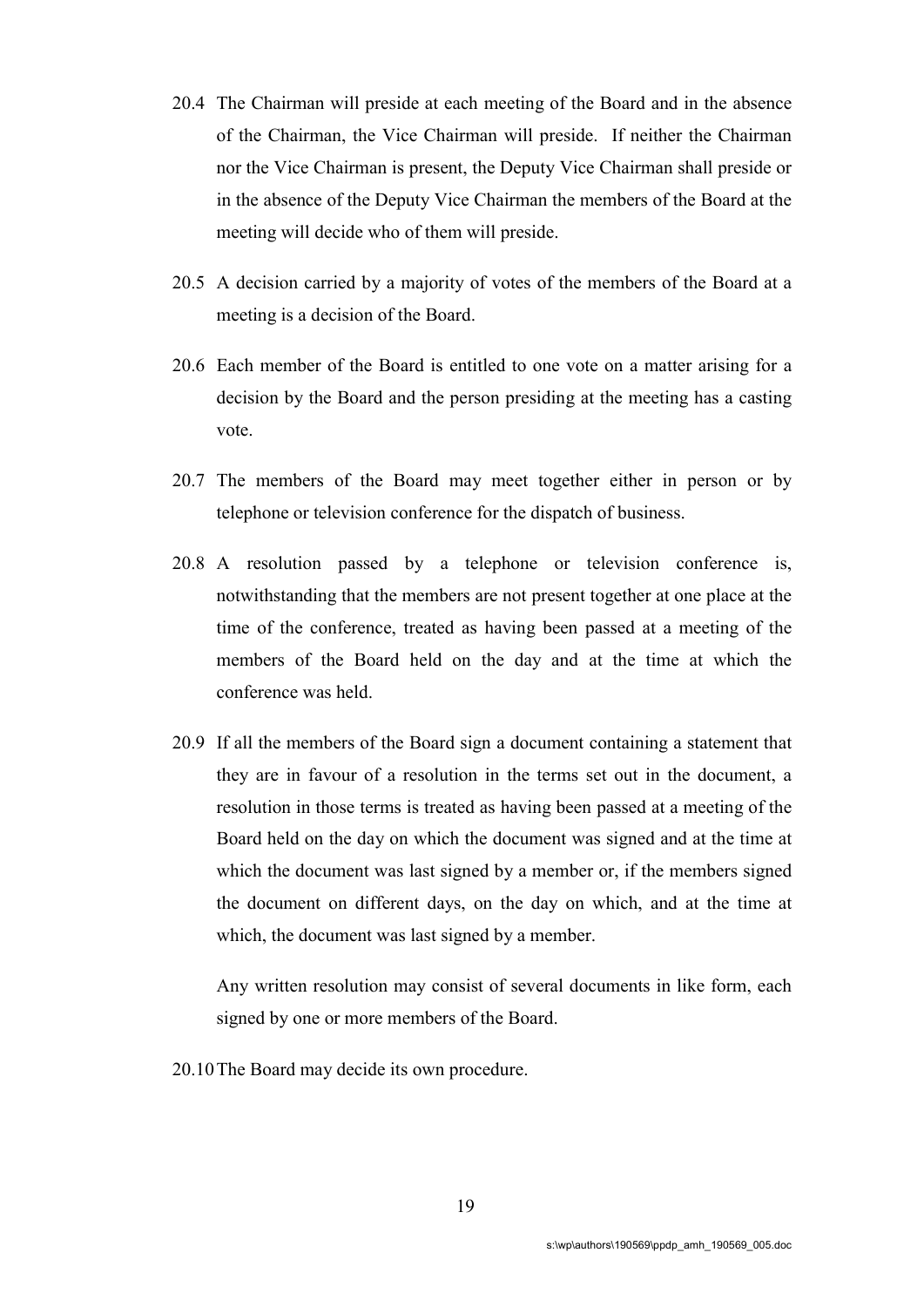#### 21. REMUNERATION, ALLOWANCES AND EXPENSES

21.1 The Chairperson, the Vice Chairperson, the Deputy Vice Chairperson and the Board Members may be paid such remuneration for services rendered to the Club from the funds of the Club as may be determined by Members at an Annual General Meeting from time to time.

#### 22. VALIDITY OF ACTS OF THE BOARD

22.1 An act or proceeding of the Board is not invalid by reason only of a vacancy in its membership and, despite the subsequent discovery of a defect in the appointment or election of a member, an act or proceeding of the Board will be valid and effectual as if the member had been properly appointed or elected.

#### 22A THE SAJC INVESTMENT FUND

- 22A.1 There is and shall continue in existence a fund called the "SAJC Investment Fund" constituted by the proceeds received by the Club or to be received by the Club from the sale of Cheltenham Racecourse, income from the investment of such funds, and any Property received by the Club and designated by the Board to be part of the Fund.
- 22A.2 The administration of the Fund including any investment or payment from time to time is and shall be as determined by the Board provided that:
- 22A.3 The Board must not pay from the Fund, or transfer, assign or pledge any part of the Fund, no matter how it is comprised, except for the following purposes:
	- i. The maintenance, development, management of the Fund or improvement of facilities at Morphettville Racecourse;
	- ii. Prizemoney for events conducted at thoroughbred race meetings at Morphettville Racecourse and any other course authorised by the Board in South Australia;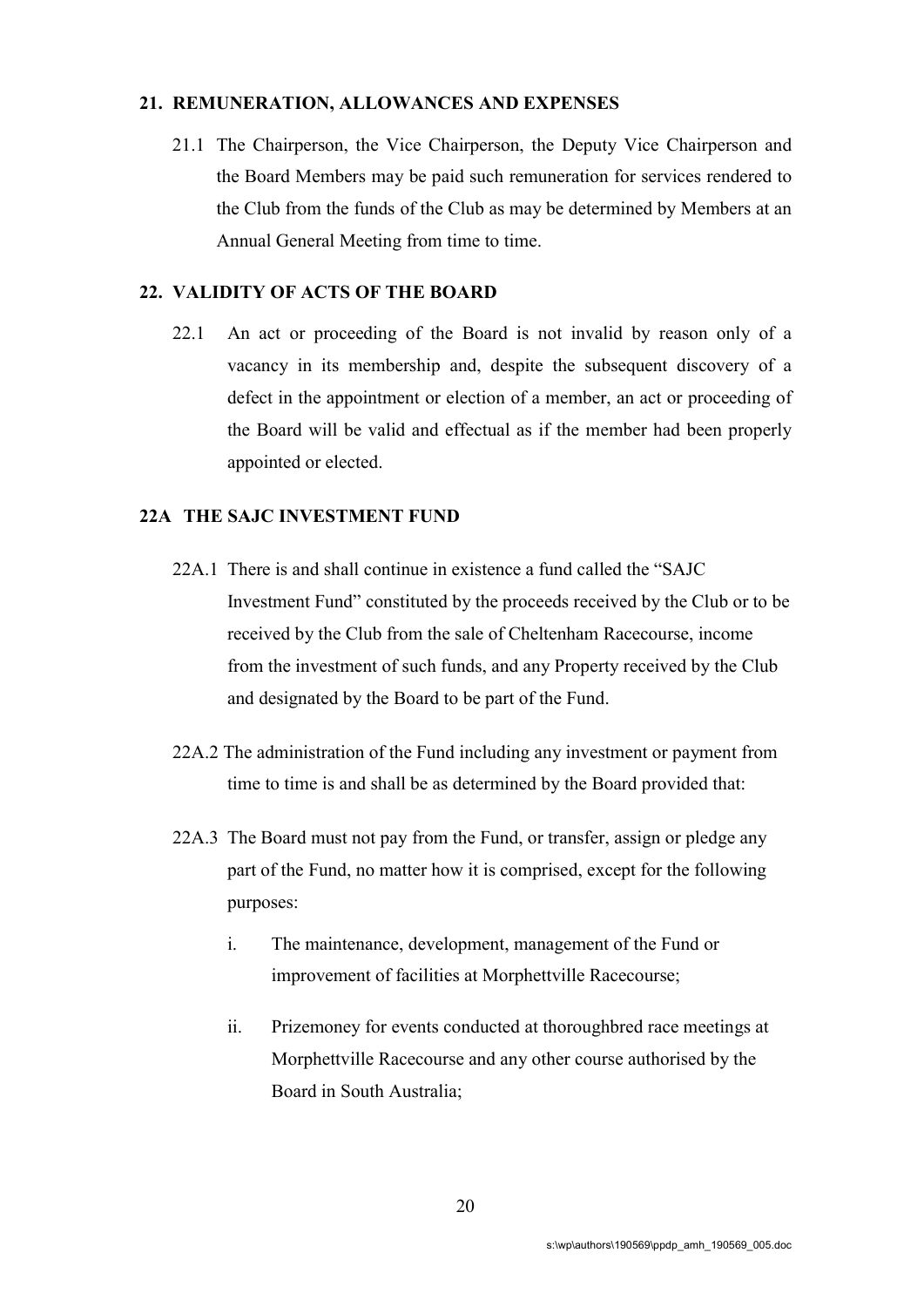- iii. Any other purpose authorised by a special resolution at a Special General Meeting called and conducted in accordance with Rule 26A; or
- iv. The payment of premiums for Professional Indemnity Insurance for the Directors in connection with management of the Fund.

#### GENERAL MEETINGS

## 23. ANNUAL GENERAL MEETINGS

- 23.1 The Club must hold an annual general meeting of members each year.
- 23.2 The annual general meeting must be held no later than 30 November in each year.
- 23.3 The ordinary business of an annual general meeting is:
	- the confirmation of the minutes of the last annual general meeting and of any general meeting held subsequently;
	- the receipt of the reports of the Board and the auditor and the audited accounts of the Club;
	- the election of the members of the Board; and
	- the appointment of the auditor.
- 23.4 The annual general meeting may transact special business of which notice is given.

#### 24. SPECIAL GENERAL MEETINGS

- 24.1 All general meetings of the members of the Club other than the annual general meetings are special general meetings.
- 24.2 The Board may, when it thinks fit, call a special general meeting.
- 24.3 The Board must, on the written requisition of not less than fifty (50) members, call a special general meeting.
- 24.4 A requisition for a special general meeting: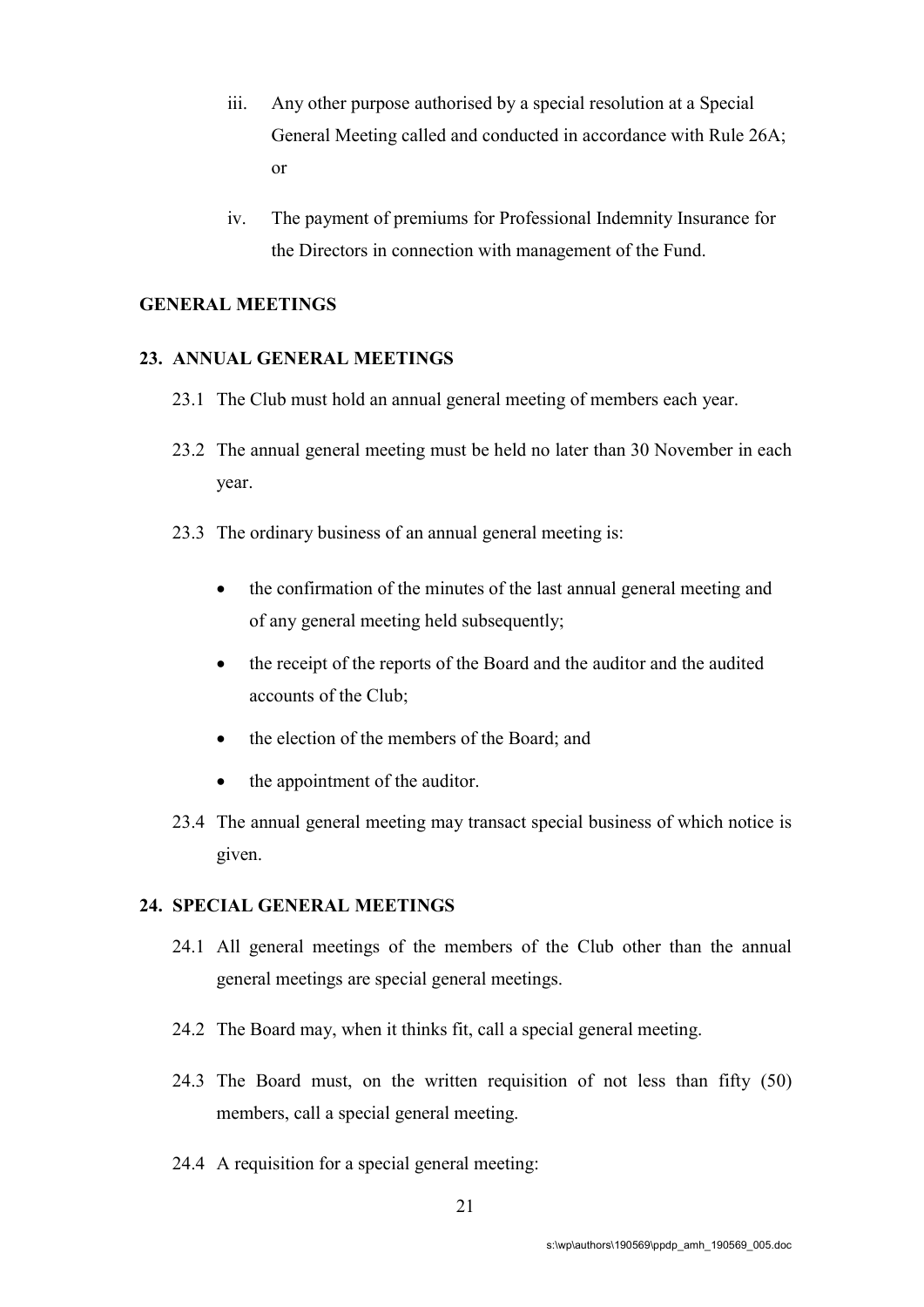- must state the purpose of the meeting;
- must be signed by the members making the requisition with the full name of each member printed clearly adjacent thereto;
- must be delivered to the Chief Executive Officer;
- may consist of several documents in like form, each signed by one or more of the members making the requisition.
- 24.5 If the Board does not call a special general meeting to be held within 21 days after the date when a requisition is delivered to the Chief Executive Officer, the members making the requisition may call a special general meeting to be held not later than 2 months after the date.
- 24.6 A special general meeting called by members must be called in the same way as nearly as possible as one which is called by the Board.
- 24.7 All reasonable expenses incurred in calling a special general meeting must be refunded by the Club to the persons or members incurring those expenses.

# 25. NOTICES OF GENERAL MEETINGS

- 25.1 Notice of general meetings must be given:
	- if a special resolution is proposed, at least 21 days before the general meeting,
	- in any other case, at least 14 days before the general meeting.
- 25.2 Notice of adjourned general meetings need not be given.

#### 26. BUSINESS OF GENERAL MEETINGS

- 26.1 The only business that can be transacted at a meeting is the business set out in the notice convening the meeting.
- 26.2 A member who wishes to bring any business before a meeting must give written notice of the business to the Chief Executive Officer at least 28 days before the general meeting. The Chief Executive Officer must include the business in the notice convening the meeting.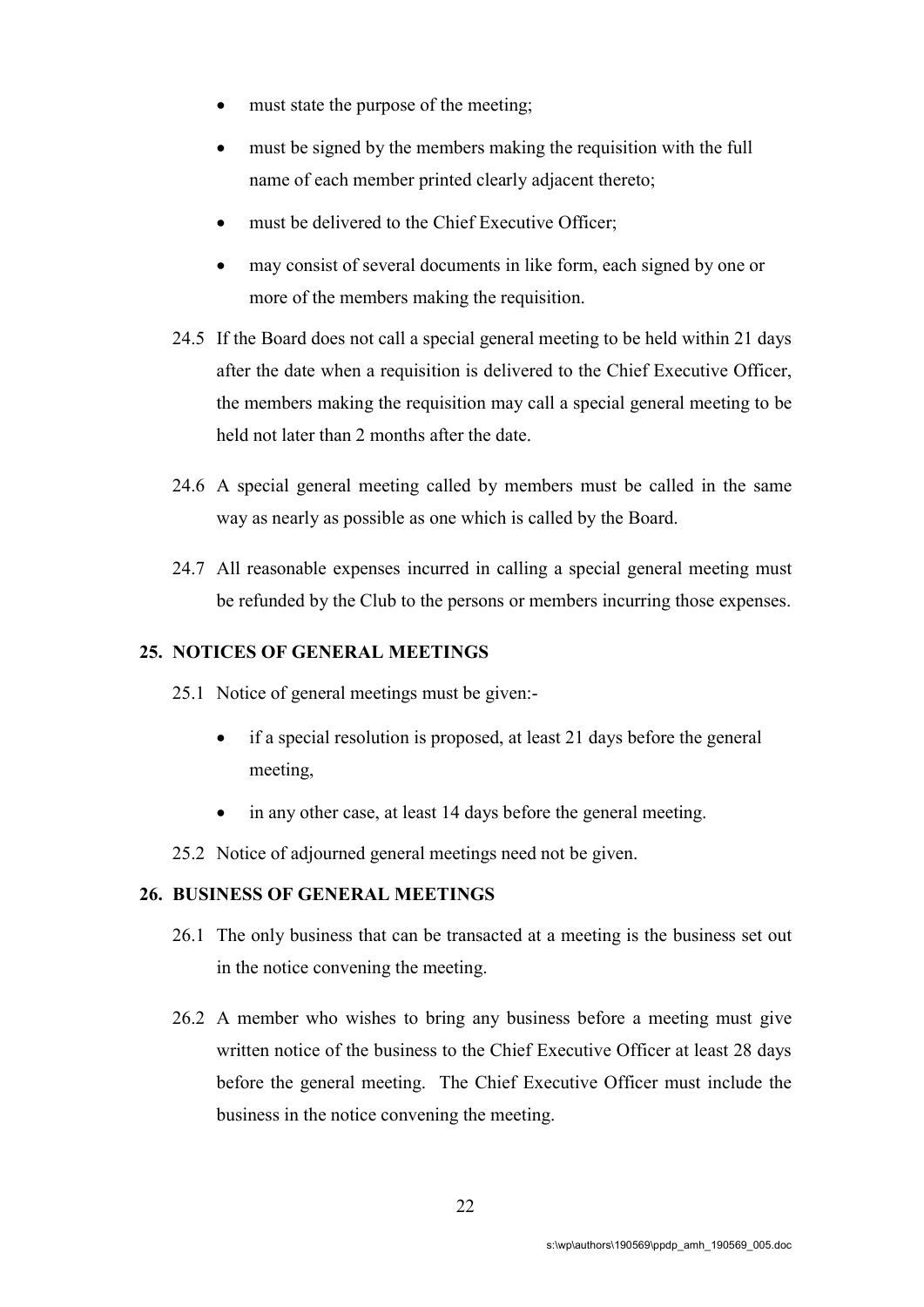- 26.3 No item of business can be transacted at a general meeting unless a quorum of members entitled to vote is present during the time when the meeting considers the item.
- 26.4 A special resolution of a meeting is required to:
	- change the objects of the Club;
	- change the rules of the Club;
	- change the name of the Club;
	- wind up the Club.

# 26A ENTRENCHED PROVISIONS

- 26A.1 Rules 4.2, 22A.1, 22A.5 and this Rule 26A are entrenched provisions of this Constitution ('the Entrenched Provisions' and separately an 'Entrenched provision').
- 26A.2 Notwithstanding Rule 26.4, an Entrenched Provision can only be varied, amended or repealed by way of Special Resolution passed at an Annual General Meeting or Special General Meeting held pursuant to these Rules and in accordance with Rule 26A.3.
- 26A.3 Notwithstanding Rule 27.3, the quorum for an Annual General Meeting or special general meeting held for the purpose of varying, amending or repealing an Entrenched Provision shall be a number of persons equal to 15% of the members entitled to vote under this Rule 26A at the date of the meeting.
- 26A.4 All members except Provisional Members, shall be entitled to vote on a resolution to vary, amend or repeal an Entrenched Provision.

# 27. PROCEEDINGS AT GENERAL MEETINGS

- 27.1 The Chairman is entitled to preside as Chairman at all general meetings.
- 27.2 If the Chairman does not want to preside or is not at the meeting, the Board may appoint one of its members to be Chairman of the meeting. If no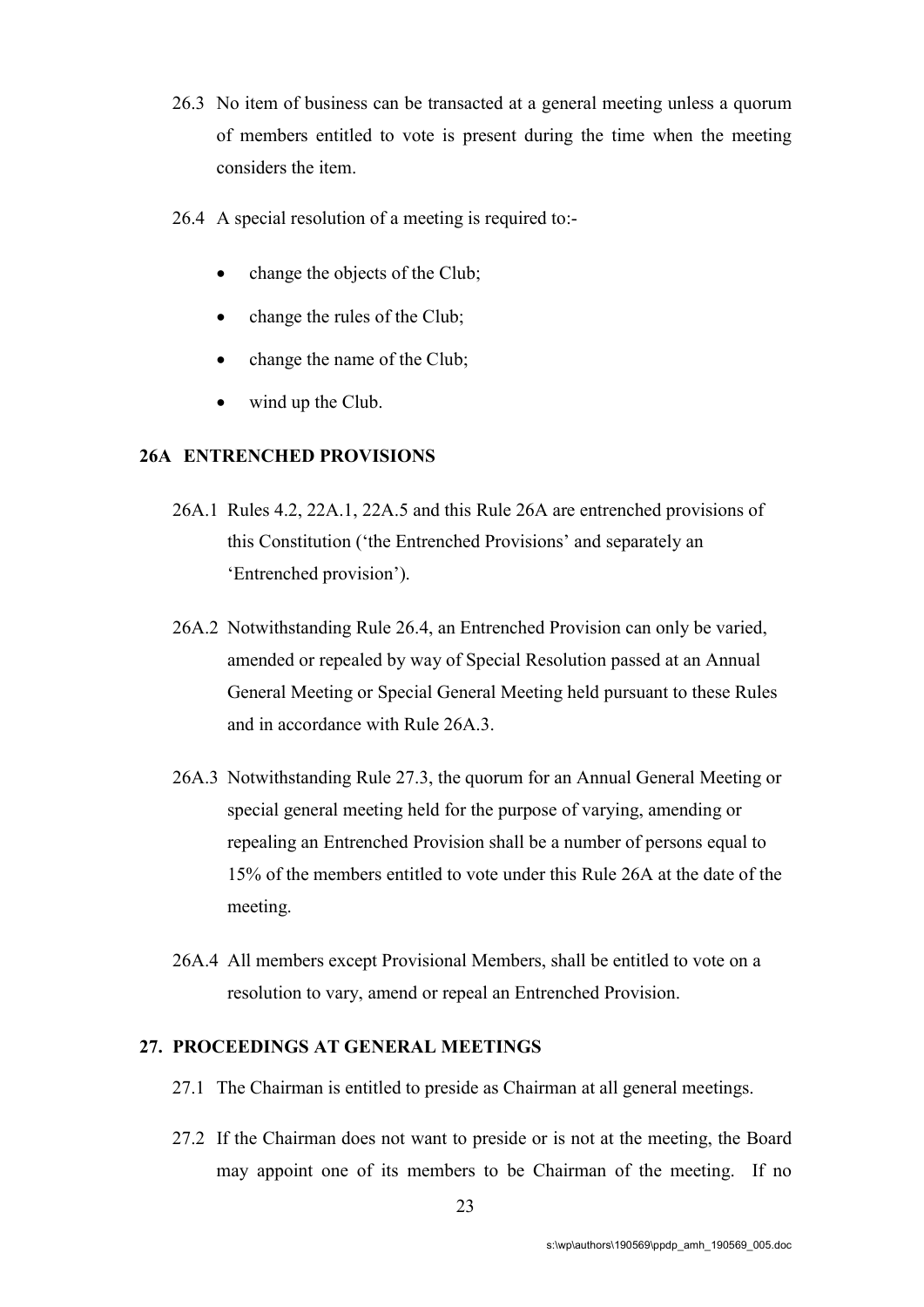member of the Board wants to preside or is at the meeting, the members must elect one of themselves to preside as Chairman of the meeting.

- 27.3 The quorum for a general meeting is 20 members entitled to vote present.
- 27.4 The quorum for an adjourned general meeting is the members entitled to vote present.
- 27.5 If a quorum of members is not present within 30 minutes after the time appointed for the beginning of the meeting, the meeting:-
	- if convened on the requisition of members, must be dissolved;
	- if any other case, must be adjourned to a day and time in the next week as the Chairman nominates and announces at the meeting.
- 27.6 The Chairman of a meeting may adjourn the meeting and decide the place and time at which the meeting is to resume.
- 27.7 The only business that may be discussed and decided at an adjourned general meeting is the unfinished business at the time of the adjournment.
- 27.8 On any question arising at a general meeting, each member has one vote.
- 27.9 All votes must be cast personally by the Member. In the case of a Member which is a body corporate, the body corporate must at least 24 hours before the time of the meeting nominate a representative of the body corporate to vote at the meeting. The nomination of the representative must be given to the Chief Executive Officer and will be in such form as the Board determines from time to time.
- 27.10If the votes on a resolution are tied, the Chairman of the meeting has a casting vote.
- 27.11A member is not allowed to vote at a general meeting unless all moneys due and payable by the member to the Club are paid.
- 27.12All questions arising at a general meeting except for the election of members of the Board are to be decided by a show of hands unless before the declaration of the show of hands a poll is demanded.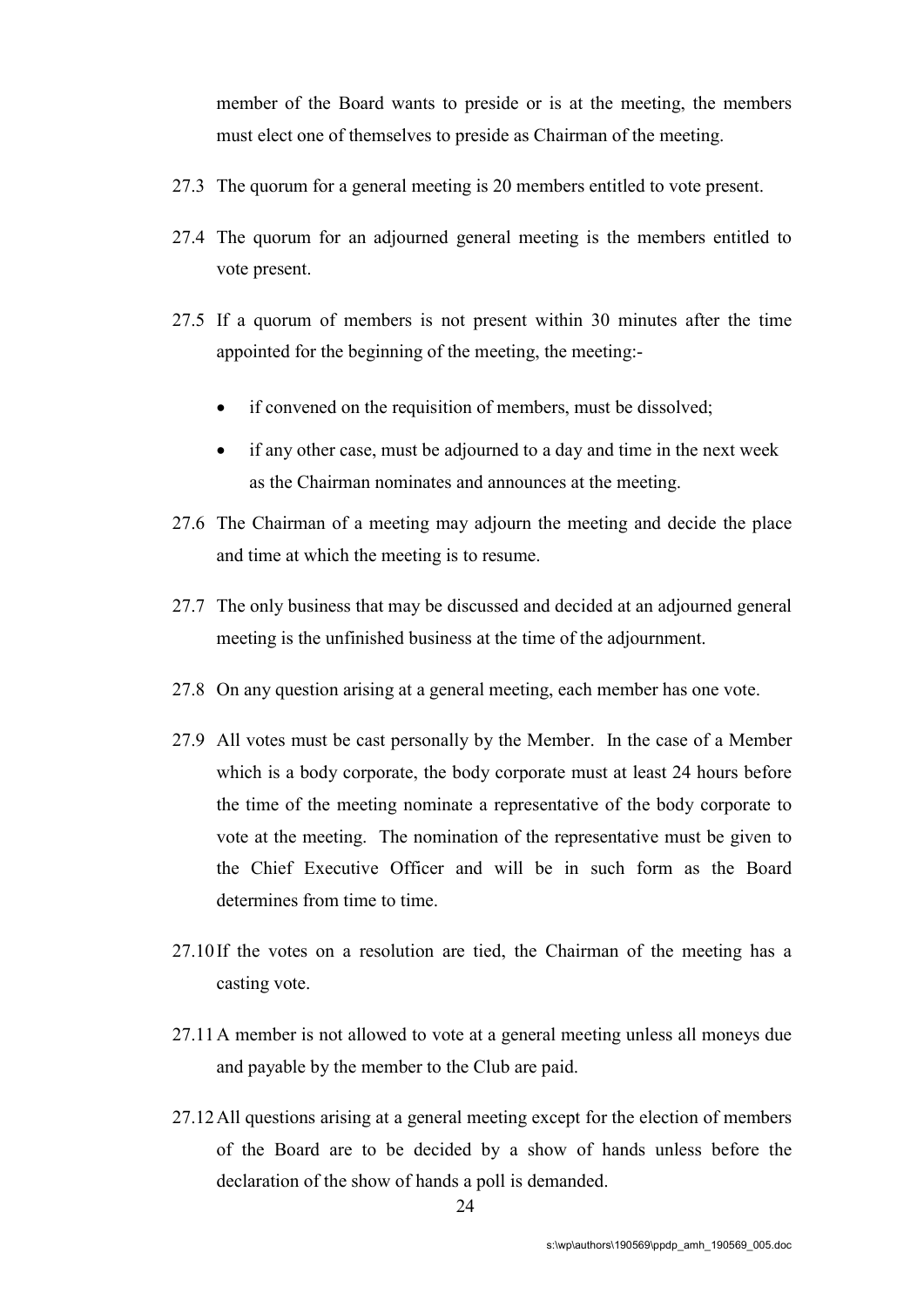- 27.13A declaration by the Chairman of the meeting that a resolution has been carried is conclusive evidence of that fact.
- 27.14If at a meeting a poll on any question is demanded by not less than 4 members, the Chairman of the meeting will direct how the poll is to be conducted at the meeting.

The resolution of the poll is the resolution of the meeting.

27.15A poll cannot be demanded on the questions of:

- the election of the Chairman; or
- the adjournment,

of the meeting.

- 27.16A special resolution is carried if at least 75 percent of the votes cast vote in favour of it.
- 27.17Any other resolution is carried if a majority of votes cast vote in favour of it.
- 27.18The Chairman of the general meeting may decide any matter of procedure for the conduct of the meeting not referred to in these rules.

# ADMINISTRATION

#### 28. CHIEF EXECUTIVE OFFICER

28.1 The Board must appoint a Chief Executive Officer who will also be the secretary and public officer of the Club.

The Chief Executive Officer must carry out the duties delegated by the Board and those imposed by law.

- 28.2 The appointment of the Chief Executive Officer must be subject to the approval of the Independent Gambling Authority.
- 28.3 Any reference in this Constitution to the Chief Executive Officer includes a person acting in that position.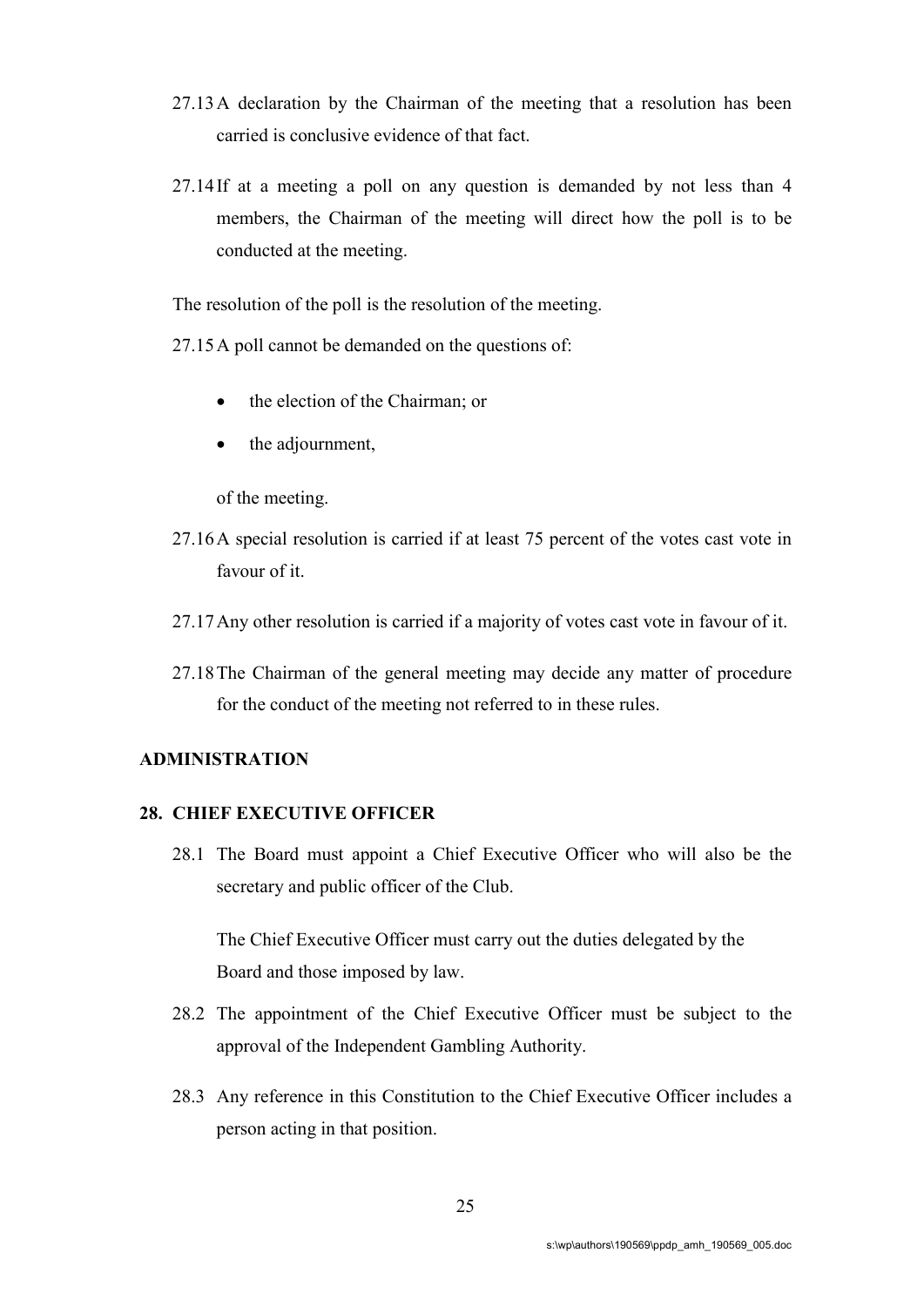#### 29. FINANCIAL YEAR

29.1 The financial year of the Club begins on 1 August and ends on 31 July.

# 30. ACCOUNTS AND AUDITOR

- 30.1 The Club must cause proper accounts to be kept of its financial affairs and must for each financial year, prepare a statement of accounts that present fairly the results of the activities of the Club.
- 30.2 The accounts and statements of accounts of the Club must for each financial year be audited by auditors appointed at the annual general meeting.
- 30.3 If a vacancy in the office of auditor occurs after an annual general meeting, the Board must fill the vacancy and the appointment will be for the balance of that year.

#### 31. COMMON SEAL

31.1 The Board must authorise the affixing of the common seal to a document and it must be affixed in the presence of either two members of the Board or one member of the Board and the Chief Executive Officer.

# **MISCELLANEOUS**

#### 32. INDEMNITY

- 32.1 Every member of the Board, auditor, employee or agent of the Club must be indemnified out of the property of the Club against any liability incurred by that person in that capacity in defending any proceedings:
	- in which judgment is given in favour of that person,
	- in which the person is acquitted.

#### 33. LIABILITY OF OFFICERS

33.1 Except as otherwise provided by law, an officer of the Club is not, by reason only of being an officer, liable to contribute to the payment of the debts and liabilities of the Club or the costs, charges and expenses of the winding up of the Club.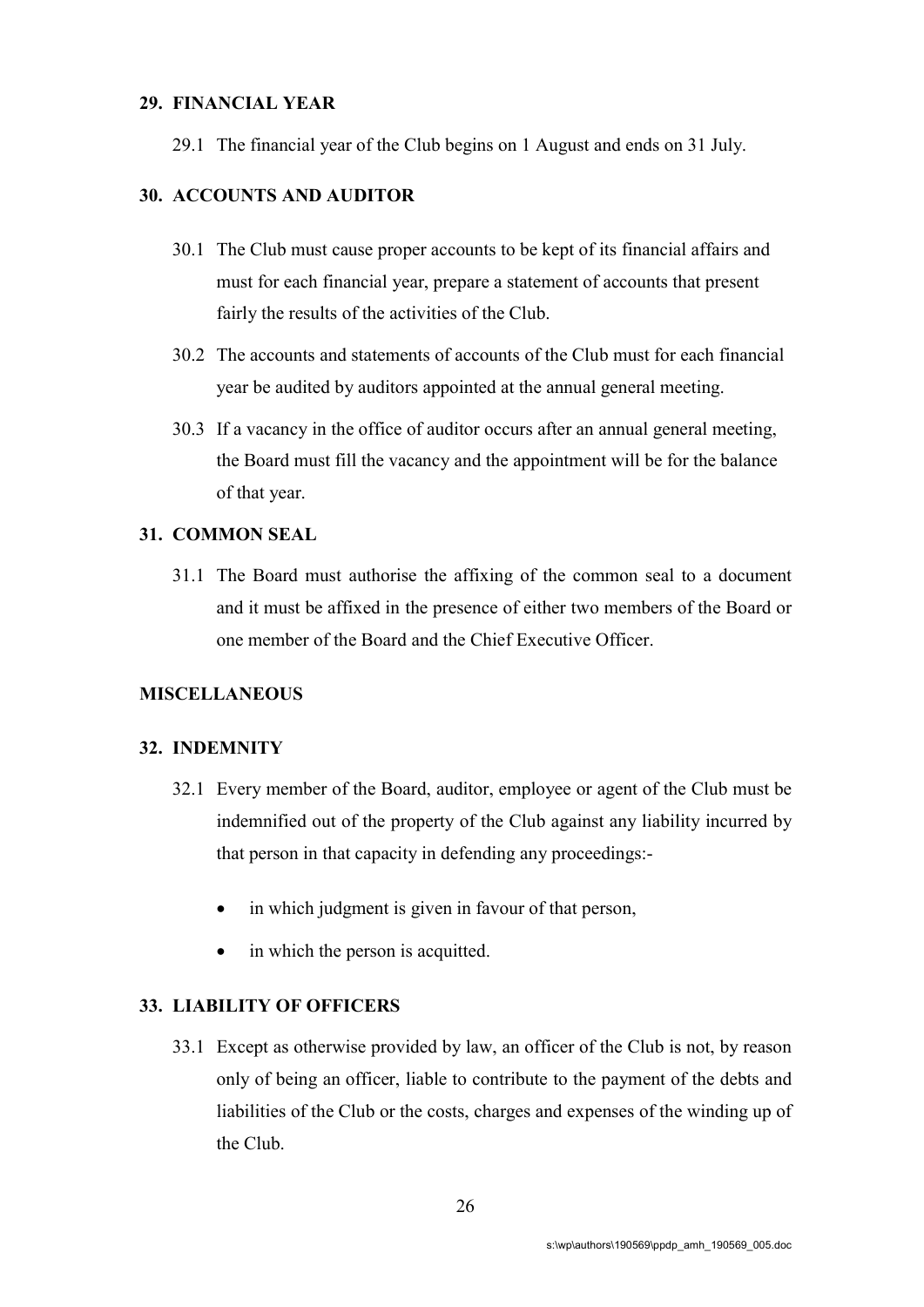#### 34. WINDING UP OF THE CLUB

- 34.1 If the Club is wound up, the assets remaining after paying all liabilities must not be paid or distributed among the members former members or associates of members or former members but must be transferred to an institution or institutions:
	- having similar purposes to those of the Club;
	- which prohibits or prohibit the distributions of its or their income among members to an extent at least as great as is imposed on the Club by these rules, or
	- which a general meeting of members by special resolution decides or in the absence of a resolution, as the Thoroughbred Racing SA Limited decides.

#### 35. NOTICES

- 35.1 A notice may be served by the Club on a member either personally, by post to the member at the address shown in the register of members or by facsimile transmission to the last known number notified to the Chief Executive Officer.
- 35.2 If posted, the notice is taken to be given to the members at the time when the notice would have been delivered in the ordinary course of post.
- 35.3 If sent by facsimile transmission, e-Mail or other electronic means, the notice is taken to be given to the members as at the date and time of the transmission or e-Mail.

#### 36. GLOSSARY

36.1 In these rules,

"the Club" means South Australian Jockey Club Incorporated;

"Member" or "Members" includes all categories of members;